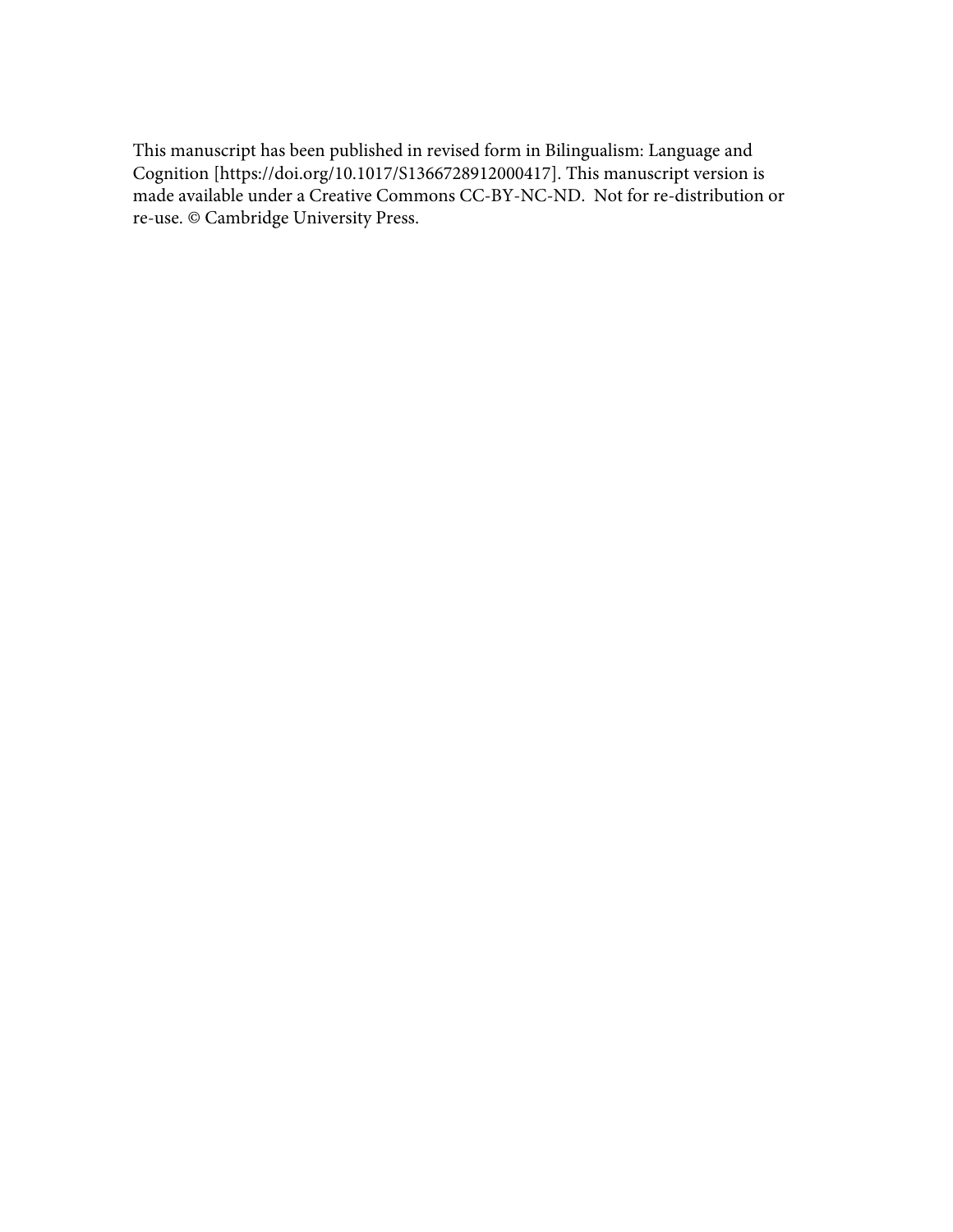## Running head: WORD LEARNING IN MONOLINGUAL AND BILINGUAL INANTS

The development of associative word learning in monolingual and bilingual infants\*

> Krista Byers-Heinlein Concordia University

Christopher T. Fennell University of Ottawa

Janet F. Werker University of British Columbia

\* We thank Susan Small, Vivian Pan, and Jasmine Cady for their assistance with data collection, as well as the parents and infants who participated. This research was supported by doctoral fellowships from the National Sciences and Engineering Research Council of Canada (NSERC), the O'Brien Foundation, the Killam Trust, and the Canadian Federation of University Women to KBH, by an NSERC Discovery Grant to CTF, and by grants from the Social Sciences and Humanities Research Council of Canada, the Human Frontiers Science Program, and the Canadian Institutes for Advanced Research to JFW. An earlier version of this work was presented in 2008 at the International Conference on Models of Interaction in Bilinguals, Bangor, UK. Portions of this work formed part of KBH's doctoral thesis, advised by JFW.

Address for correspondence: Krista Byers-Heinlein, Concordia University, Department of Psychology, 7141 Sherbrooke St. West, Montreal, Quebec, H4B 1R6, CANADA k.byers@concordia.ca

Keywords: word learning, infant development, language acquisition, bilingualism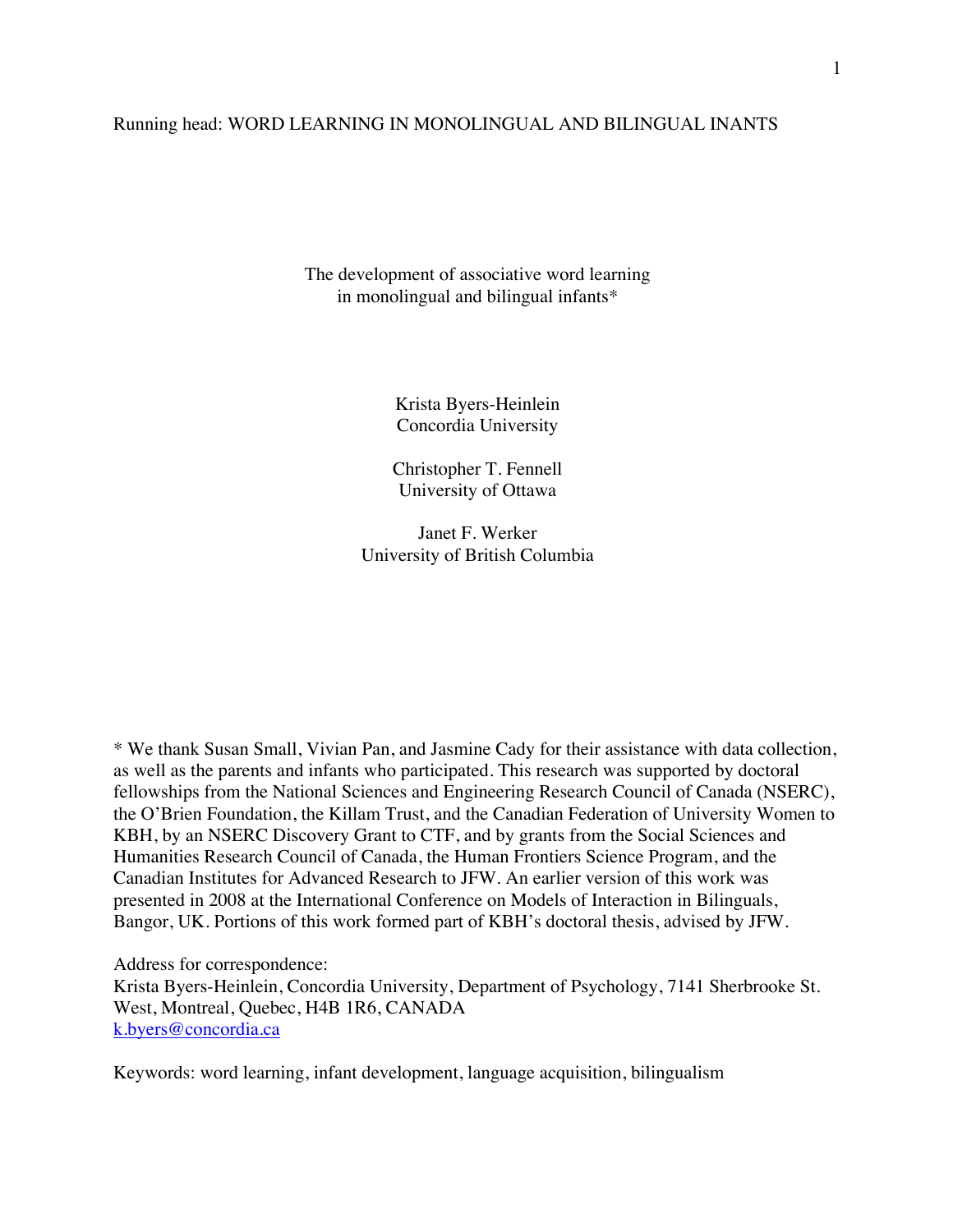### **Abstract**

Children growing up bilingual face a unique linguistic environment. The current study investigated whether early bilingual experience influences the developmental trajectory of associative word learning, a foundational mechanism for lexical acquisition. Monolingual and bilingual infants (*N*=98) were tested on their ability to learn dissimilar-sounding words (*lif* and *neem*) in the Switch task. Twelve-month-olds from both language backgrounds failed to detect a violation of a previously taught word-object pairing. However, both monolinguals and bilinguals succeeded at 14-months, and their performance did not differ. The results indicate that early bilingual experience does not interfere with the development of the fundamental ability to form word-object associations, suggesting that this mechanism is robust across different early language environments.

*Keywords*: word learning, infant development, language acquisition, bilingualism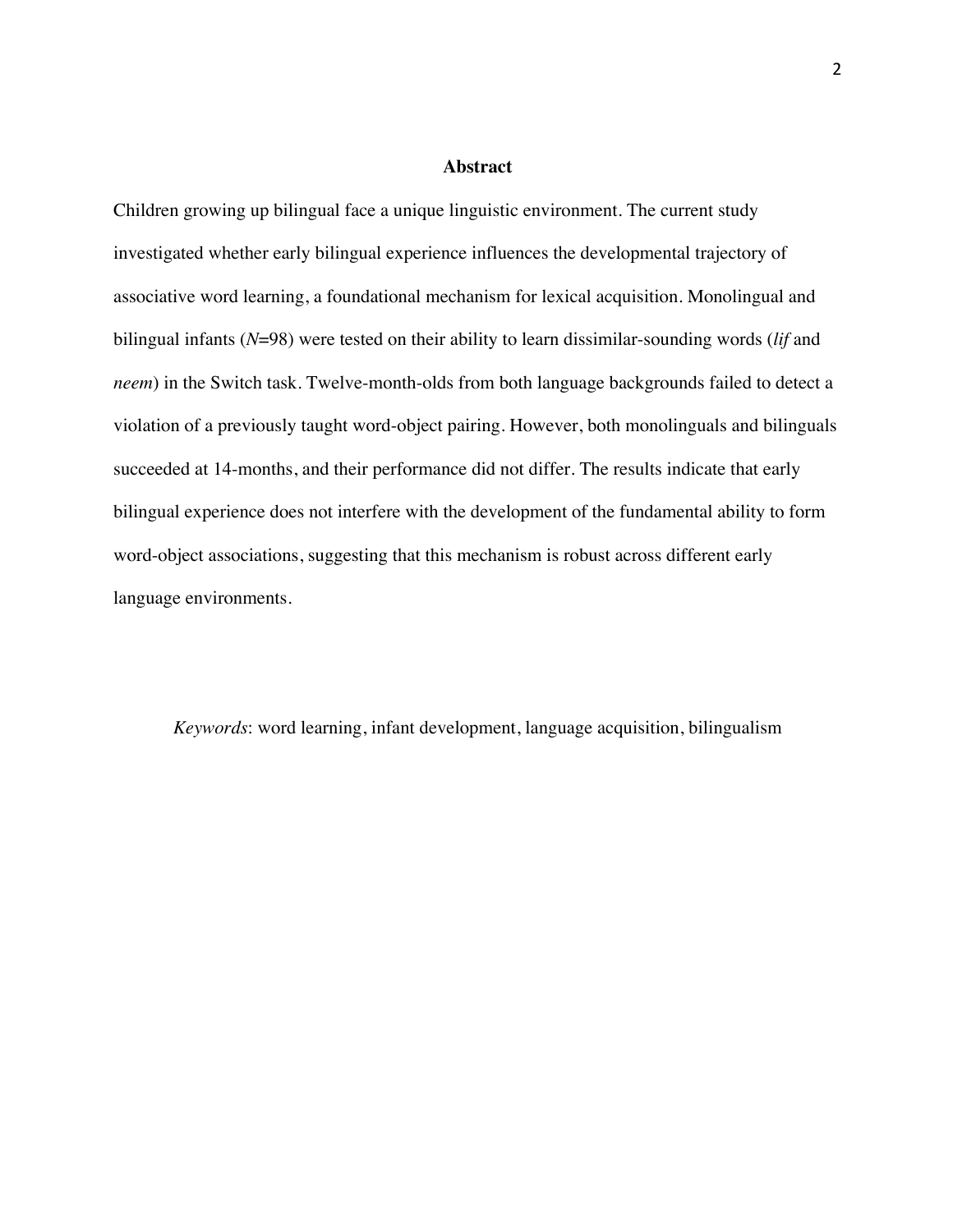The Development of Associative Word Learning in Monolingual and Bilingual Infants

Infants growing up bilingual are immersed in a unique linguistic environment. They navigate a world that contains two sets of sounds, two vocabularies, and two grammars. Does exposure to such a complex language environment change how children acquire language? Studies of language outcomes indicate many similarities between monolingual and bilingual development (Holowka, Brosseau-Lapré, & Petitto, 2002; Pearson, Fernández, & Oller, 1993; see also Hoff et al., 2011; Place & Hoff, 2011), while experimental work has variously demonstrated that bilinguals' performance on experimental tasks is sometimes equivalent, sometimes advantaged, and sometimes delayed relative to monolinguals' performance (for recent reviews see Sebastián-Gallés, Bosch, & Pons, 2008; Werker & Byers-Heinlein, 2008; Werker, Byers-Heinlein, & Fennell, 2009). To synthesize these diverse findings, recent theoretical work has begun to more precisely describe the relationship between early monolingual and bilingual development (Curtin, Byers-Heinlein, & Werker, 2011; Place & Hoff, 2011; Sebastián-Gallés, 2010; Werker, Byers-Heinlein, & Fennell, 2009). One central assertion is that monolinguals and bilinguals are equipped with the same proclivities and learning mechanisms to support language acquisition, and that these develop on the same schedule. For example, monolinguals and bilinguals both use an early-emerging mechanism to support language discrimination (Bosch  $\&$ Sebastián-Gallés, 2001; Byers-Heinlein, Burns, & Werker, 2010; Weikum et al., 2007). Differences in performance in experimental tasks are proposed to arise from how the two groups approach the same apparent task in different ways (e.g. Bosch & Sebastián-Gallés, 1997), and because bilinguals' language exposure is split between two languages (Werker, 2012).

One mechanism thought to enable early vocabulary acquisition in both monolinguals and bilinguals is associative word learning, the linking of a word to a physical object. Associative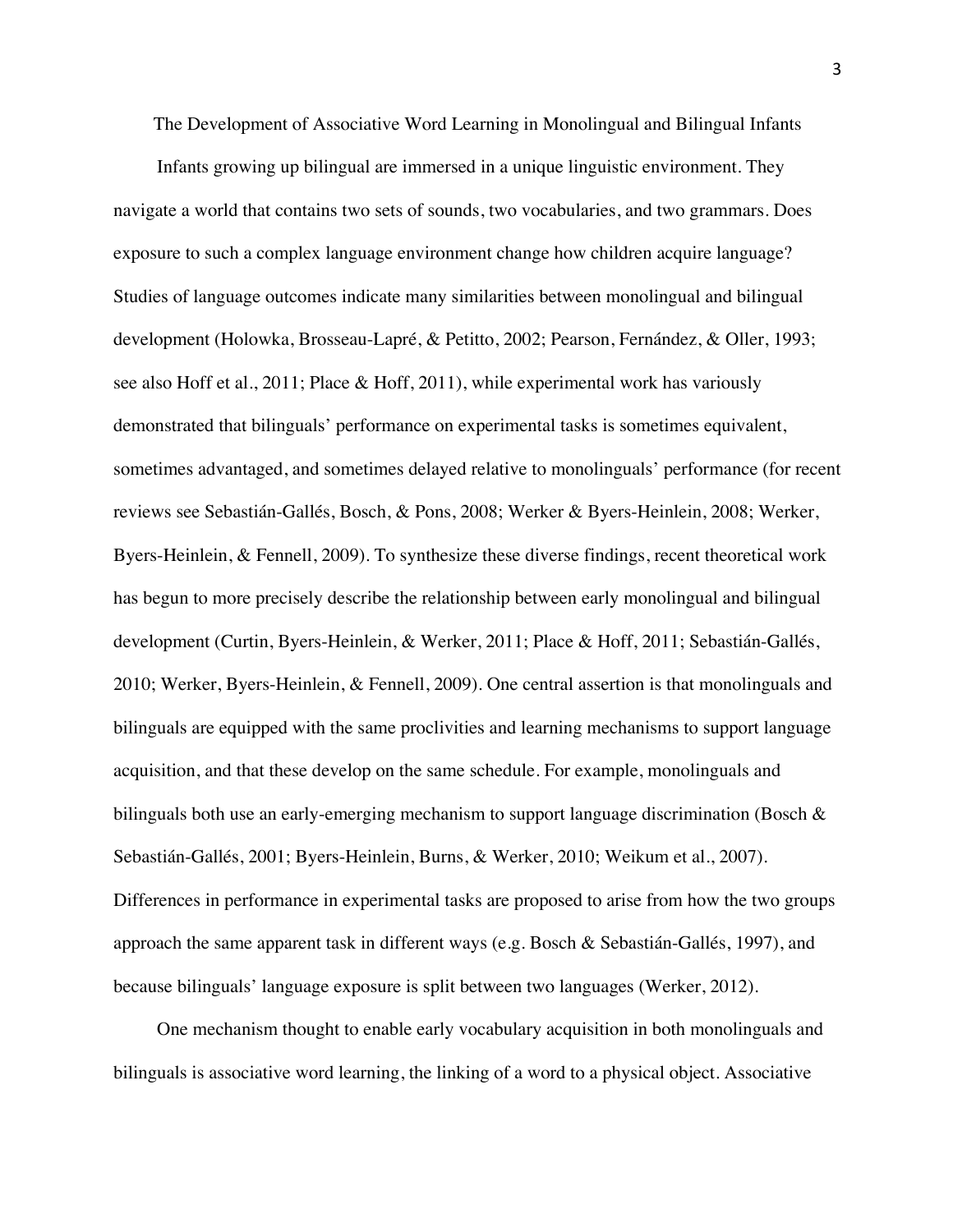word learning is an early-emerging skill that works in tandem with infants' ability to categorize objects, to segment words from the speech stream, and to recognize word forms even when they stand alone (e.g. Golinkoff & Hirsh-Pasek, 2006; Hollich et al., 2000; Oviatt, 1980; Werker, Cohen, Lloyd, Casasola, & Stager, 1998). Some theorists argue that associative information is the primary means by which the novice word learner establishes word-referent links (e.g., Smith, Jones, Yoshida, & Colunga, 2003), and that associative regularities could give rise to word learning constraints (Mayor & Plunkett, 2010; Rakison & Lupyan, 2008; Smith, Jones, Landau, Gershkoff-Stowe, & Samuelson, 2002). Others argue that associative word learning cannot on its own lead to the kind of abstract conceptual representation required for referential word understanding (Booth & Waxman, 2003; Golinkoff & Hirsh-Pasek, 2006; Waxman & Gelman, 2009; Woodward, 2004). However, these theorists still acknowledge the role of associations, in tandem with the role of reference, in the establishment of the early lexicon (Waxman & Gelman, 2009). Thus, while its exact role is debated, the vast majority of word-learning theories include the mechanism of associative learning. Yet, little research to date has investigated how monolinguals and bilinguals compare on the development of this key word learning competence. If theories of bilingual acquisition are correct and the basic mechanisms of language acquisition develop on the same schedule in monolingual and bilingual infants, then the development of associative word learning should happen on a similar timeframe in both groups.

There is, however, considerable empirical work that supports an alternate prediction: that bilinguals develop associative word learning later than monolinguals. Indeed, in several studies using word learning and word recognition tasks, bilinguals succeed at a later age than monolinguals. For example, in studies of word learning (Fennell, Byers-Heinlein, & Werker, 2007) and word recognition (Ramon-Casas, Swingley, Sebastián-Gallés, & Bosch, 2009) that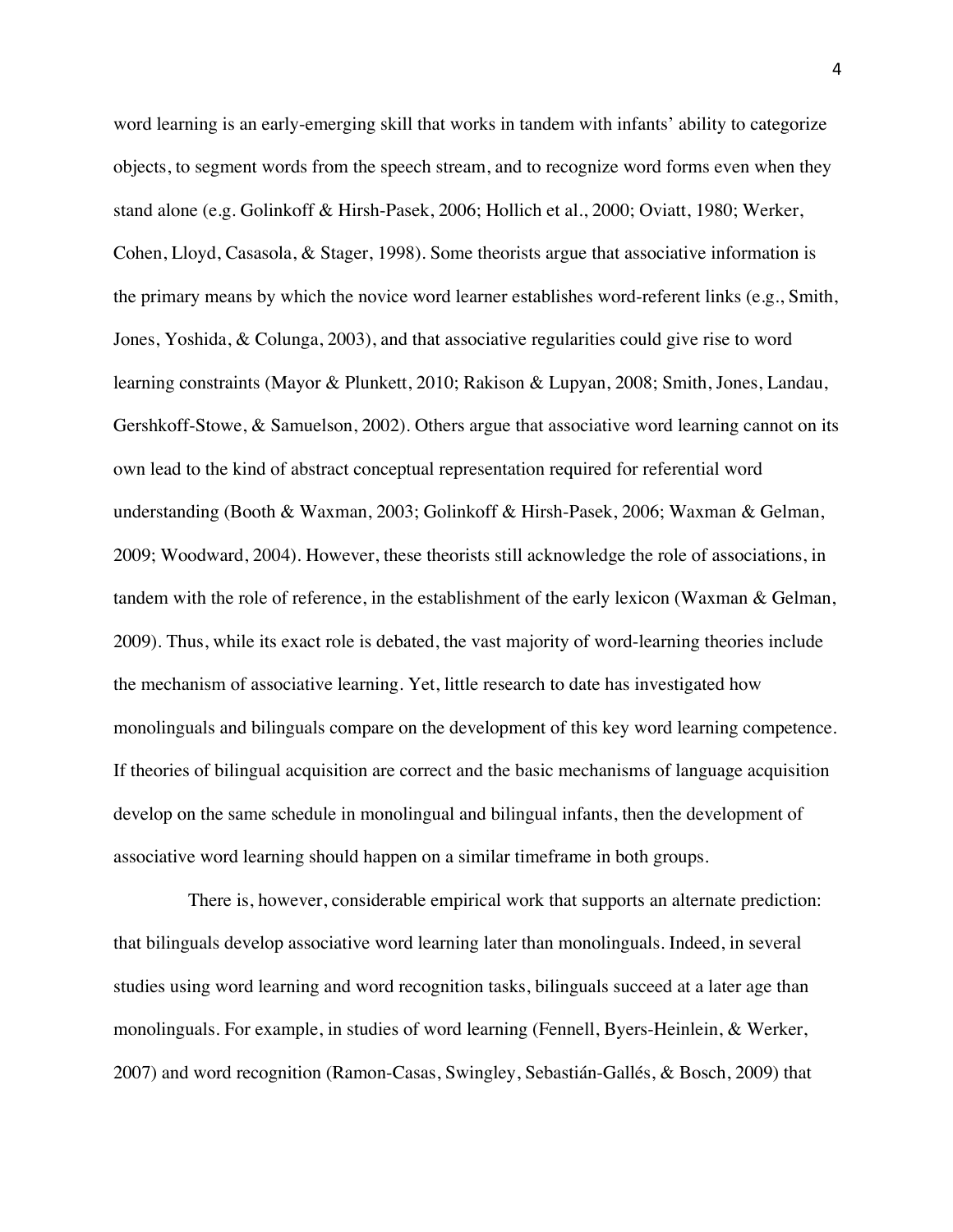involve minimal-pair stimuli (i.e., two words that differ by a single phoneme), bilinguals showed a later age of success than monolinguals. Electrophysiological word recognition studies indicate that bilinguals' brain responses to familiar words are less mature than those of same-aged monolinguals (Conboy & Mills, 2006; but see Vihman, Thierry, Lum, Keren-Portnoy, & Martin, 2007), perhaps because bilinguals have less frequent exposure to each language than monolinguals have to their single language. Similarly, the mutual exclusivity word learning heuristic, an assumption that a novel word refers to a novel rather than a familiar referent, develops later and is used less reliably by multilinguals than by monolinguals (Byers-Heinlein & Werker, 2009; Davidson, Jergovic, Imami, & Theodos, 1997; Davidson & Tell, 2005; Houston-Price, Caloghiris, & Raviglione, 2010; but see Frank & Poulin-Dubois, 2002). It is thought that bilinguals' experience with translation equivalents (cross-language synonyms) affects how they reason about the meanings of novel words, thus influencing their willingness to associate novel labels with particular referents. Essentially, bilinguals could be more "lenient in their use of word learning heuristics" (Sebastián-Gallés, 2010, p. 252). This "leniency" and the general pattern of a later age of success on word-related tasks by bilingual infants hints that the same pattern might also be seen in a task that specifically tests associative word learning.

On the other hand, other empirical work gives the opposite prediction: that bilinguals will outperform monolinguals in a basic associative word-learning task. Bilingual children and adults show an advantage over monolinguals in many executive functioning tasks, including planning, inhibition, selective attention, and cognitive flexibility (for recent reviews see Barac & Bialystok, 2011; Bialystok & Craik, 2010). This advantage is hypothesized to arise from bilinguals' need to regularly switch between their two languages, and to inhibit the irrelevant language when using only one of their languages. Recent reports indicate that bilingual infants as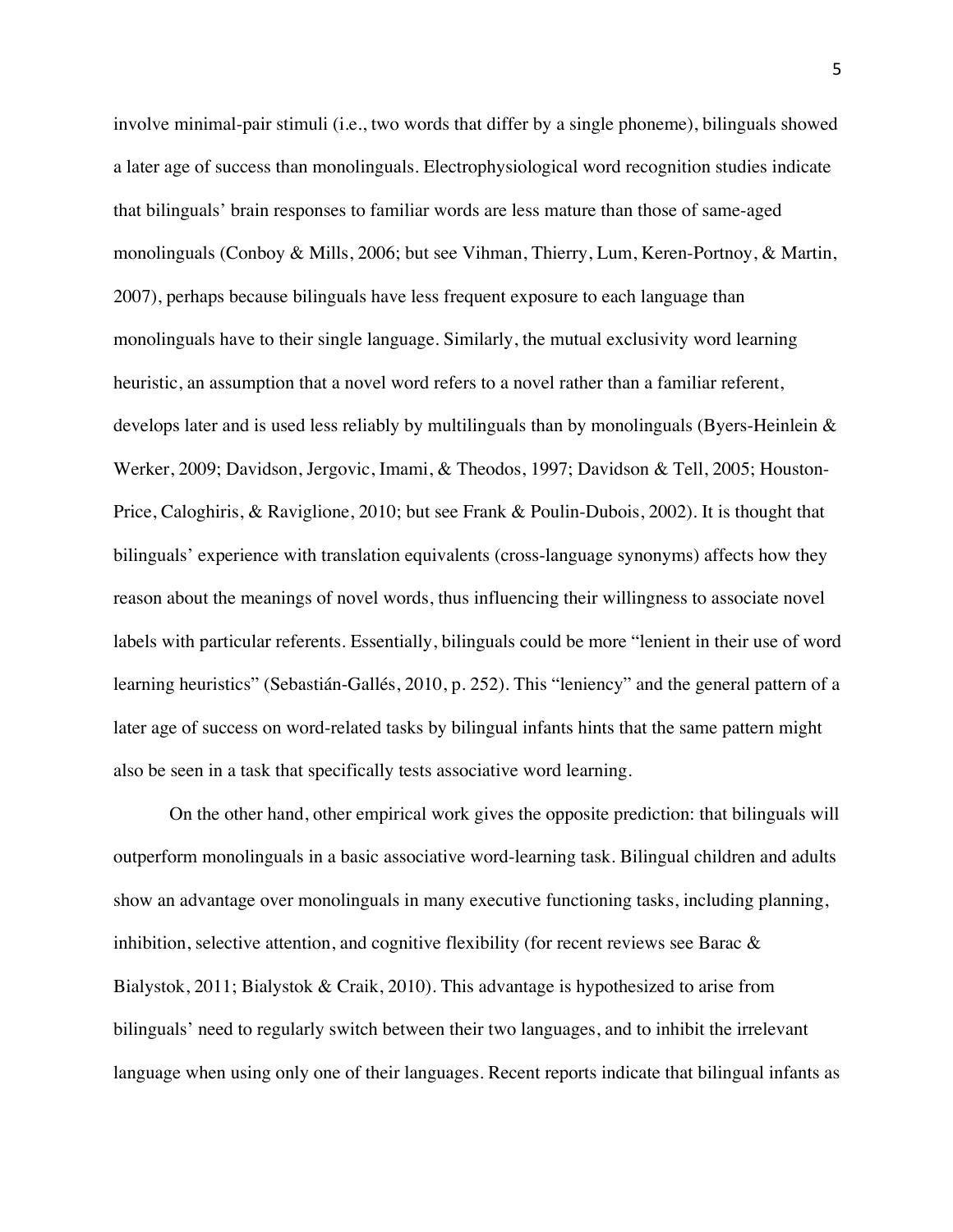young as 7 months show precocious cognitive development relative to monolinguals (Kovács & Mehler, 2009a, 2009b; Poulin-Dubois, Blaye, Coutya, & Bialystok, 2011). In a study particularly relevant to the current discussion, 12-month-old bilinguals were able to successfully learn two associative rules between syllable strings and target locations, while in the same paradigm monolinguals were only able to learn one (Kovács & Mehler, 2009a). This study demonstrates that monolingual and bilingual infants differ in their ability to form associations, a difference that could also extend to word learning. Specifically, the enhanced inhibitory control and flexible learning seen in bilingual infants could aid them in attending to and encoding the weaker associative regularities between referents and words in their environment. Indeed, bilingual infants' ultimate success in word learning is demonstrated by their early knowledge of translation equivalents (cross-language synonyms; see De Houwer, Bornstein, & De Coster, 2006 for a study of translation equivalents in 13-month-olds), demonstrating their skill at the potentially challenging task of associating two words to one referent. This raises the possibility that bilinguals will show an advantage over monolinguals on an associative word-learning task.

To date, there have only been two studies comparing monolingual and bilingual infants on a task that necessitates associative word learning (Fennell et al., 2007; Mattock, Polka, Rvachew, & Krehm, 2010). Both used a minimal-pair version of the Switch task (Werker et al. 1998), in which infants were habituated to two word-object associative pairings, and then tested for their ability to detect a similar sounding violation of the previously taught pairings. Fennell and colleagues (2007) tested infants' ability to learn minimal pairs *bih* and *dih*, and found that bilinguals succeeded at a later age than monolinguals. Mattock et al. (2010) taught infants the minimal pairs *bos* and *gos,* and found that monolinguals and bilinguals could succeed at the same age, albeit with slightly different versions of the stimuli. While of interest, neither of these two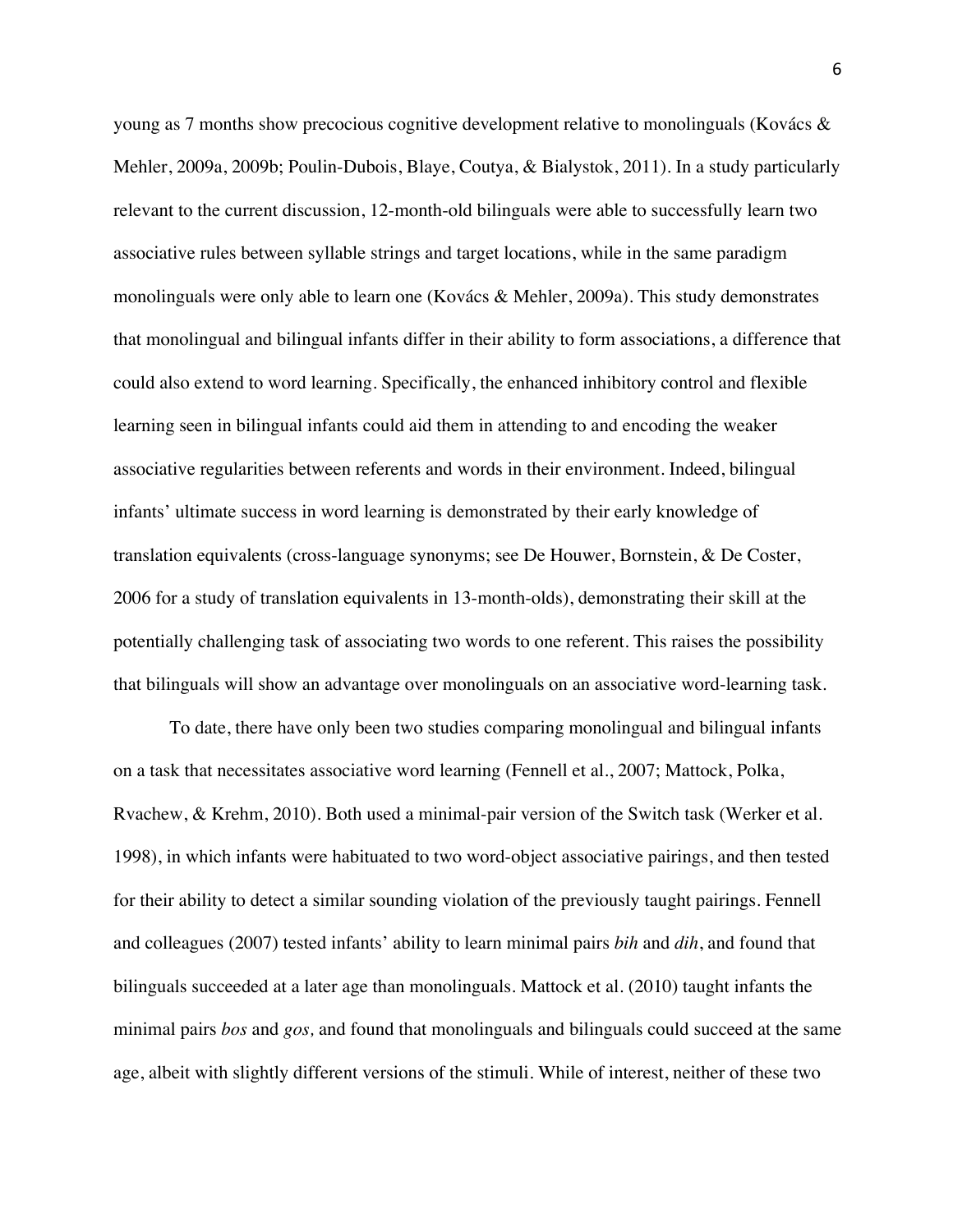studies can directly inform the current work, as infants' associative word learning ability was tested in conjunction with their encoding and use of minimal pair words (see also Curtin et al., 2011; Werker et al., 2009 for a discussion of the link between phonological development and word learning in bilinguals). Thus these studies cannot speak to whether monolingual and bilingual infants differ in their associative word learning abilities more generally, or whether the results they obtained are specific to tasks that also tap into infants' fine phonetic sensitivities. Both groups might have identical word-object associative skills, but behave dissimilarly on similar sounding words due to divergent phonological inventories or differing interpretations of what constitutes an important phonological change (e.g., bilinguals may be more willing to accept such changes due to the presence of cognates in their lexical store; Sebastián-Gallés, 2010; Werker, et al., 2009).

To directly test the hypothesis that monolinguals and bilinguals develop associative word learning on the same schedule, the current study presented infants with dissimilar-sounding words in the Switch task. Previous studies investigating basic associative word learning found that monolinguals succeed in the Switch task from as young as 12 months (Curtin, 2011; MacKenzie, Graham, & Curtin, 2011), although an earlier series of studies found that monolinguals only begin succeeding at 14 months (Werker et al., 1998). These sets of studies differed in their auditory stimuli and the familiarity of the objects, which may account for the differences in performance. Thus, the current study tested both monolingual and bilingual infants on basic associative word learning at 12- and 14-months, in order to encompass the ages of known success in monolinguals.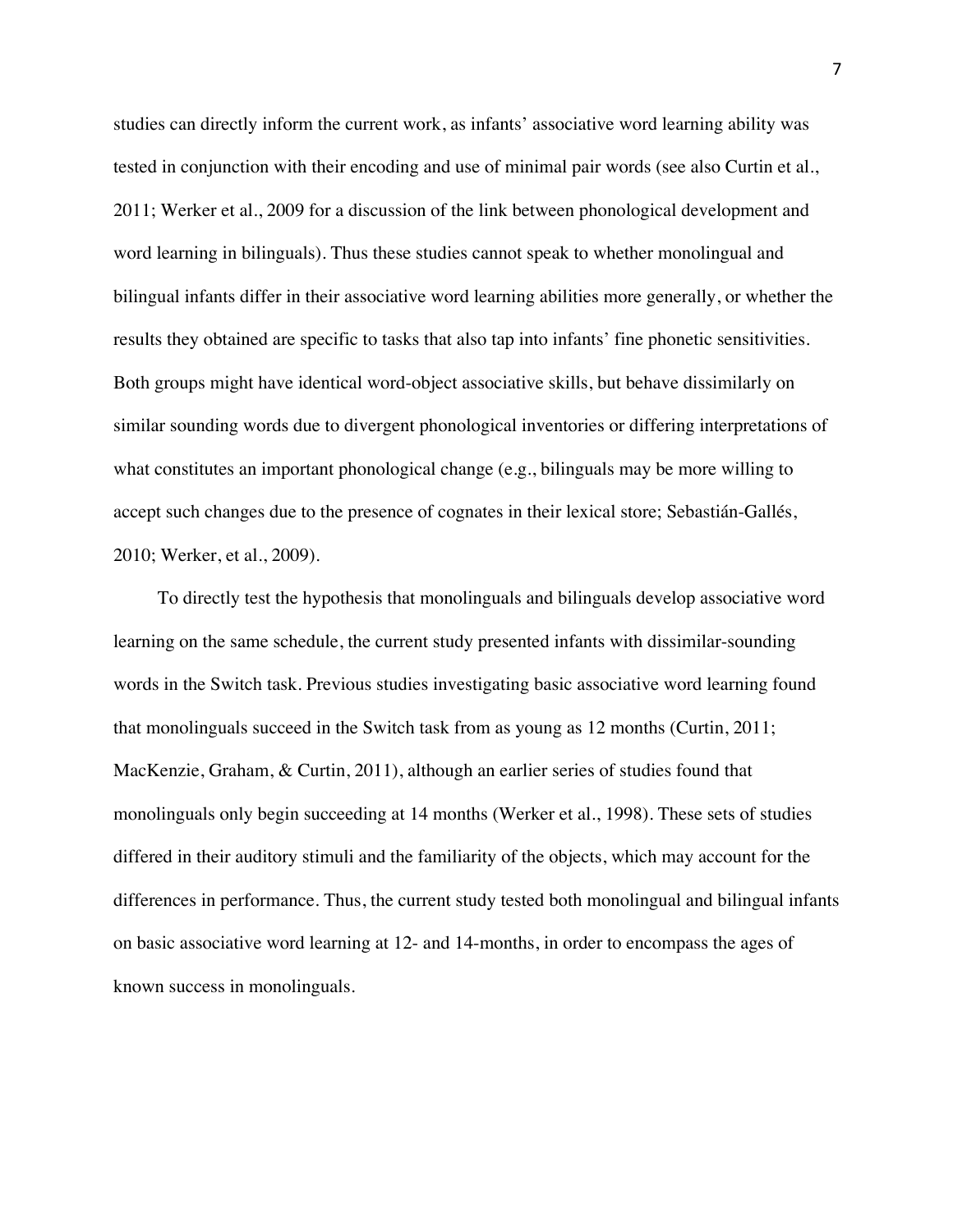### **Method**

#### **Participants**

Ninety-eight infants completed the study. There were four groups (12 females per group) based on age and language background: 12-month-old monolinguals (N=25), 12-month-old bilinguals (N=24), 14-month-old monolinguals (N=25), and 14-month-old bilinguals (N=24). Twelve-month-olds had a mean age of 12m17d (range: 11m22d to 13m8d), and 14-month olds had a mean age of 14m17d (range: 13m27d to 15m8d). An additional 36 infants were excluded because of crying/fussiness (23), technical error (7), and parental interference (6).

Monolinguals came from English-speaking homes, and had not been regularly exposed to a non-English language. Bilinguals came from homes where English as well as another language had been spoken regularly since birth. These languages included Cantonese (*n* = 12), Japanese (4), Punjabi (4), Farsi (3), French (3), Italian (3), Spanish (3), Dutch (2), German (2), Russian (2), and 1 each of Arabic, Catalan, Czech, Danish, Hebrew, Portuguese, Romanian, Tagalog, Tigrigna, and Yoruba. Bilinguals heard each language between 25% and 75% of the time (Pearson, Fernández, Lewedeg, & Oller, 1997), measured via the Language Exposure Questionnaire (Bosch & Sebastián-Gallés, 1997). On average, bilinguals heard English 47% of the time (range 26% to 73%), and their non-English language 52% of the time (range 28% to 74%). Three infants also had some exposure to a third language (13, 16 and 23% respectively).<sup>1</sup>

An estimate of the socio-economic status of each group was determined by examining the median income in the neighbourhoods where each participant lived, defined by their postal code (BC Stats, 2007). Postal codes were unavailable for four participants. Infants lived almost

<sup>&</sup>lt;sup>1</sup> Excluding these infants from the analyses did not change the pattern of results.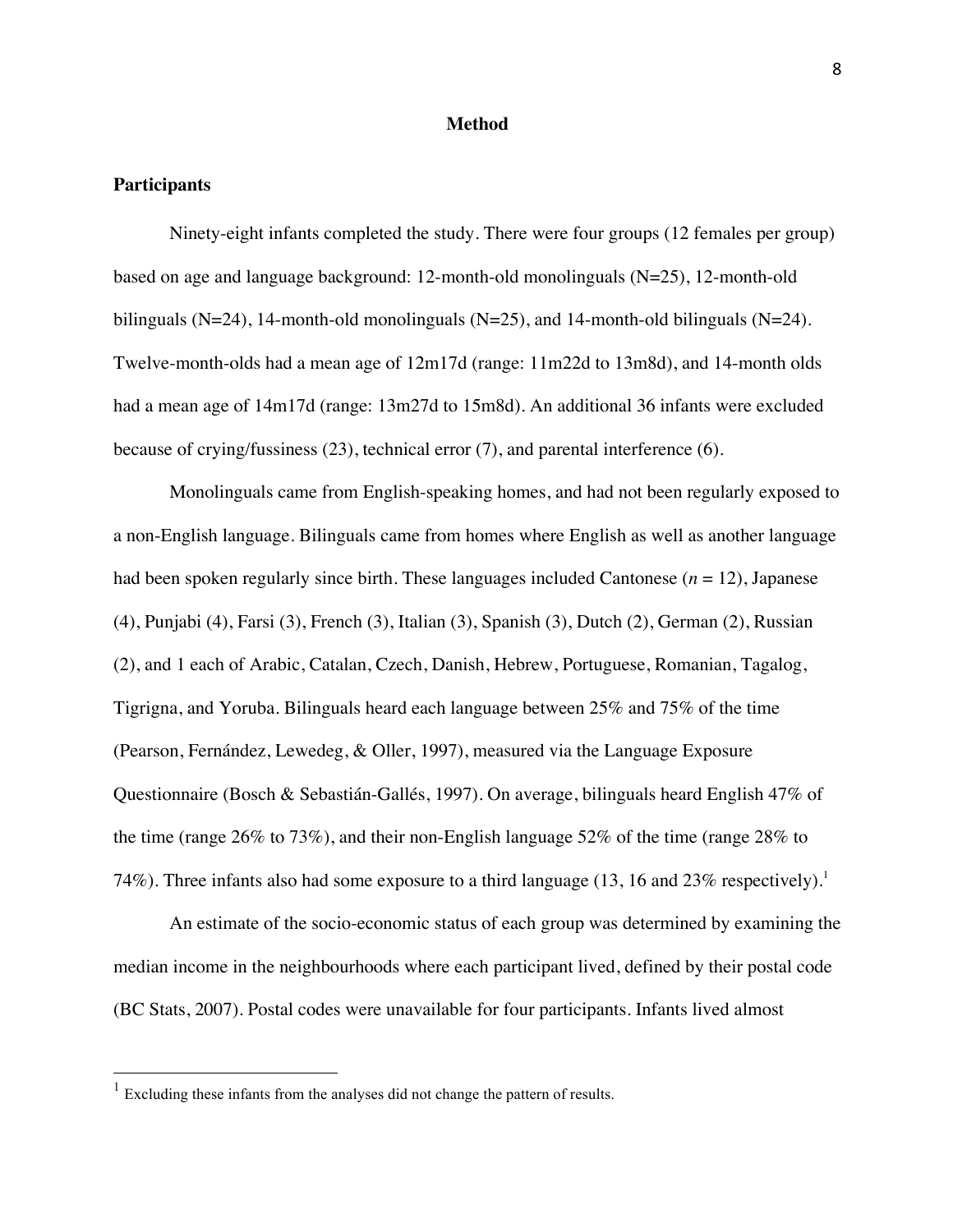exclusively in middle-class neighbourhoods. On average, incomes in bilinguals' neighbourhoods were 14% lower than incomes in monolinguals' neighbourhoods, which was statistically significant, *t*(92)=2.65, *p*=.009.

## **Stimuli**

Auditory stimuli were recorded by a female native English speaker who produced seven tokens each of three nonsense words, *lif*, *neem*, and *pok*, in infant-directed speech. These were chosen for two reasons: they are highly phonetically distinct with no vowel or consonant overlap, and they have been used in past research (Werker et al., 1998).

Visual stimuli used during habituation were colourful images of a crown-shaped object (Figure 1A) and a molecule-shaped object (Figure 1B), filmed moving across a black background. A spinning waterwheel was used during the pretest and posttest (Figure 1C). These visual stimuli have been used in several previous studies (e.g. Fennell et al., 2007; MacKenzie et al., 2011; Werker, Fennell, Corcoran, & Stager, 2002).

#### Insert Figure 1 about here

Audio and visual stimuli were combined to create 20-second trials. Audio tokens were presented approximately 2 seconds apart. As were seven unique tokens of each word, the first three tokens were replayed so that infants heard a total of 10 tokens per trial. Visual stimuli were displayed simultaneously, although not synchronously, with the audio.

## *Apparatus*

Testing took place in a dimly-lit, sound-attenuated room. A television monitor displayed the visual stimuli, and adjacent hidden speakers played the sound at 68+/-5dB SPL. A digital video camera recorded infants' response for later off-line coding. In an adjacent room, the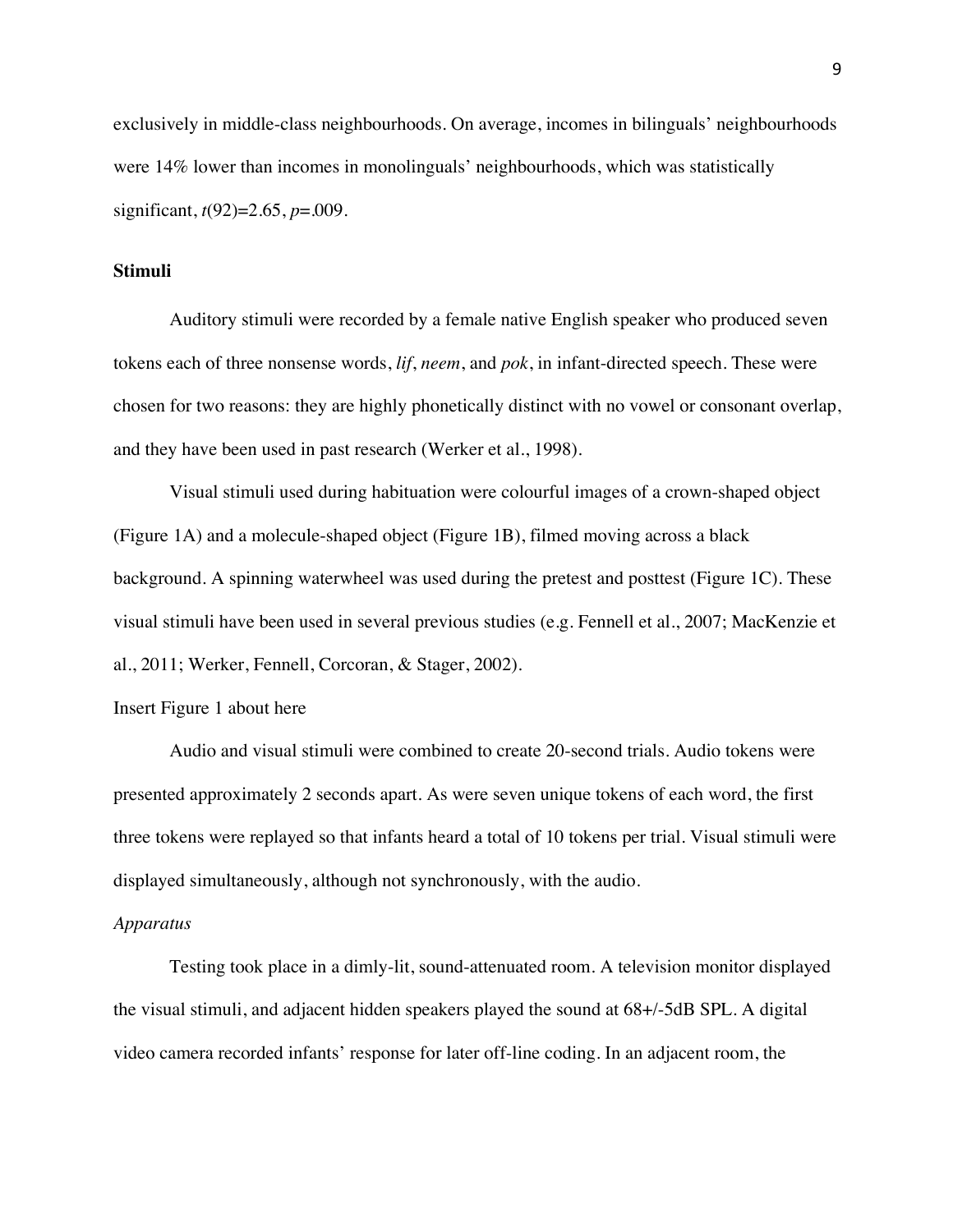experimenter controlled the study with a computer running Habit 2000 (Cohen, Atkinson, & Chaput, 2000), and monitored infants' looking behavior online via a closed-circuit television.

## **Procedure**

Infants were tested using the Switch procedure (Werker et al., 1998). Infants sat on their parents' laps throughout the study, while parents listened to masking music over headphones. All infants were first presented a pretest trial: the waterwheel paired with *pok*. Next, infants were habituated to two word-object pairings: the crown-shaped object with *lif*, and the moleculeshaped object with *neem*. Trials were presented in blocks of four; each pairing was presented twice per block, yielding six combinations (e.g. ABBA, AABB) presented in a quasi-random order. Infants experienced these pairings until they habituated, such that their looking time over the most recent trial block was 65% of that during the block wherein they looked the most. Consistent with numerous previous studies using the Switch task (e.g. Fennell et al., 2007; Werker et al., 2002), infants who did not habituate within 24 trials proceeded directly to the test phase.

After habituation, infants were given two test trials presented in one of 8 possible test orders, counterbalancing which trial type occurred first (Same, Switch) and word-object pairings (see Table 1 for a complete list of test trial orders). The Same test trial comprised a familiar pairing, (e.g. molecule-*neem*). The Switch test trial comprised an unfamiliar pairing (e.g. molecule-*lif*). If infants are able to associate the word and object, then the Switch trial will be novel and should attract longer look time. However, if infants learn the audio and video stimuli without associating them, then both trial types will be equally familiar. A posttest, the waterwheel-*pok* pairing was presented again to ensure that, as a group, infants had not lost interest in the task.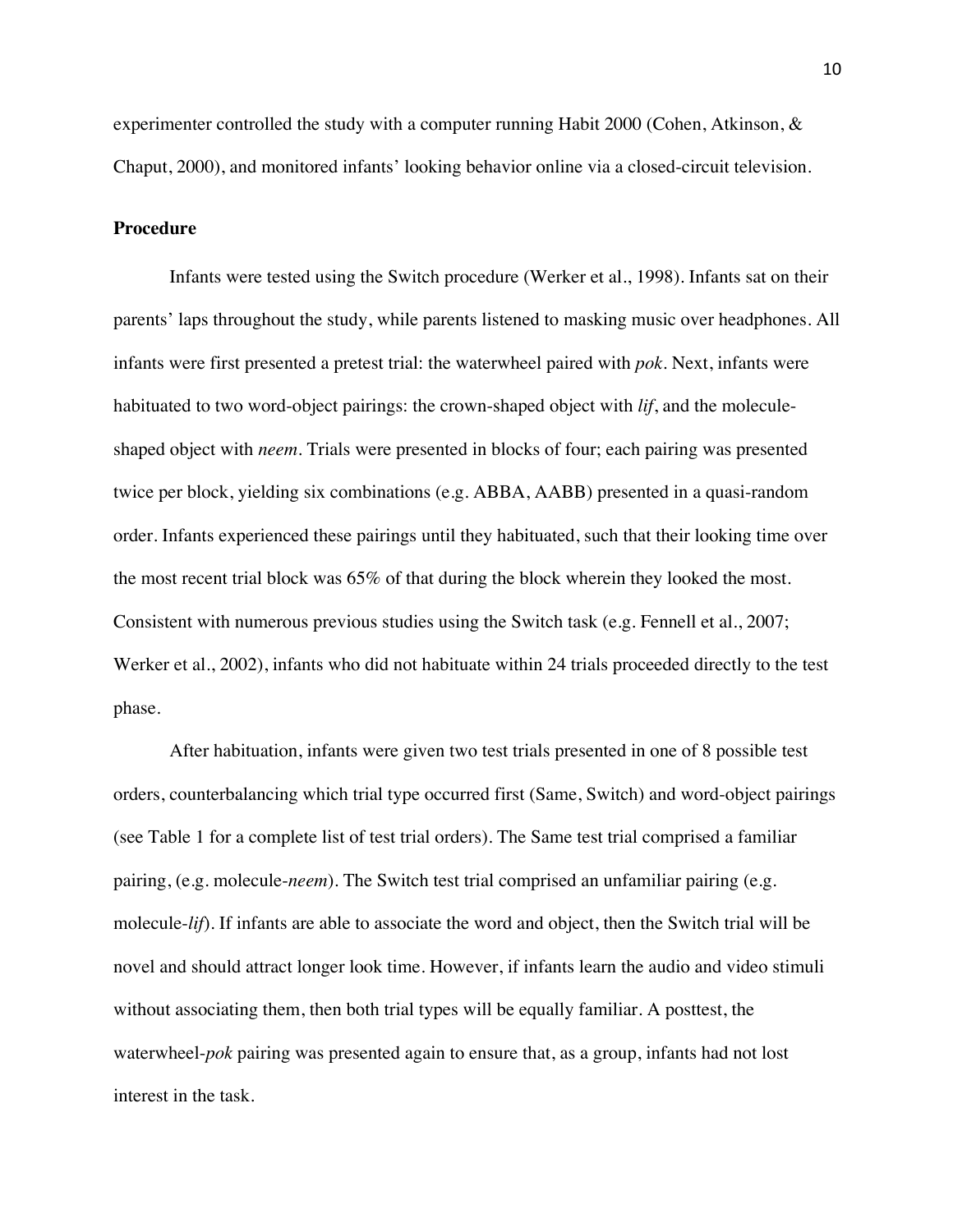Insert Table 1 about here

Videotapes were digitized and test trials were re-coded offline by a highly trained coder who examined infants' looking frame-by-frame, with high reliability  $(r = .97)$ . All analyses of test trials were conducted with offline-coded data.

#### **Results**

Infants completed the habituation phase in 16 trials on average (see Table 2 for details of the number of trials infants took to reach habituation in each group). Seventeen infants did not reach habituation within 24 trials, eight 12-month olds (3 monolinguals, 5 bilinguals), and nine 14-month-olds (6 monolinguals, 3 bilinguals). A 2 (language background: monolingual, bilingual) x 2 (age: 12-months, 14-months) ANOVA was performed to investigate whether these factors influenced the number of habituation trials completed. The number of habituation trials did not differ as a function of language background,  $F(1,94) = .099$ ,  $p = .75$ ,  $\eta_p^2 < .01$ , or as a function of age,  $F(1,94) = 1.81$ ,  $p = .18$ ,  $\eta_p^2 = .019$ , and there was no significant interaction between the two factors  $F(1,94) = 1.62$ ,  $p = 21$ ,  $\eta_p^2 = .017$ . A t-test comparing looking time during the first 4-trial block to looking time in the final 4-trial block confirmed that the infants had habituated as a group,  $t(97) = 15.14$ ,  $p < .0005$ ,  $d = 1.53$ . A second t-test showed that infants' looking time recovered during the post-test as compared to the final four habituation trials, *t*(97)  $= 22.40, p < .0005, d = 2.27$ . Thus, infants had not generally lost interest in the task. Insert Table 2 about here

The main question of interest was whether infants showed differential looking across the test trials, and whether their performance differed as a function of language background. Accordingly, the main analyses consisted of 2 (trial type: Same, Switch) x 2 (language background: monolingual, bilingual) mixed ANOVAs, which were performed separately for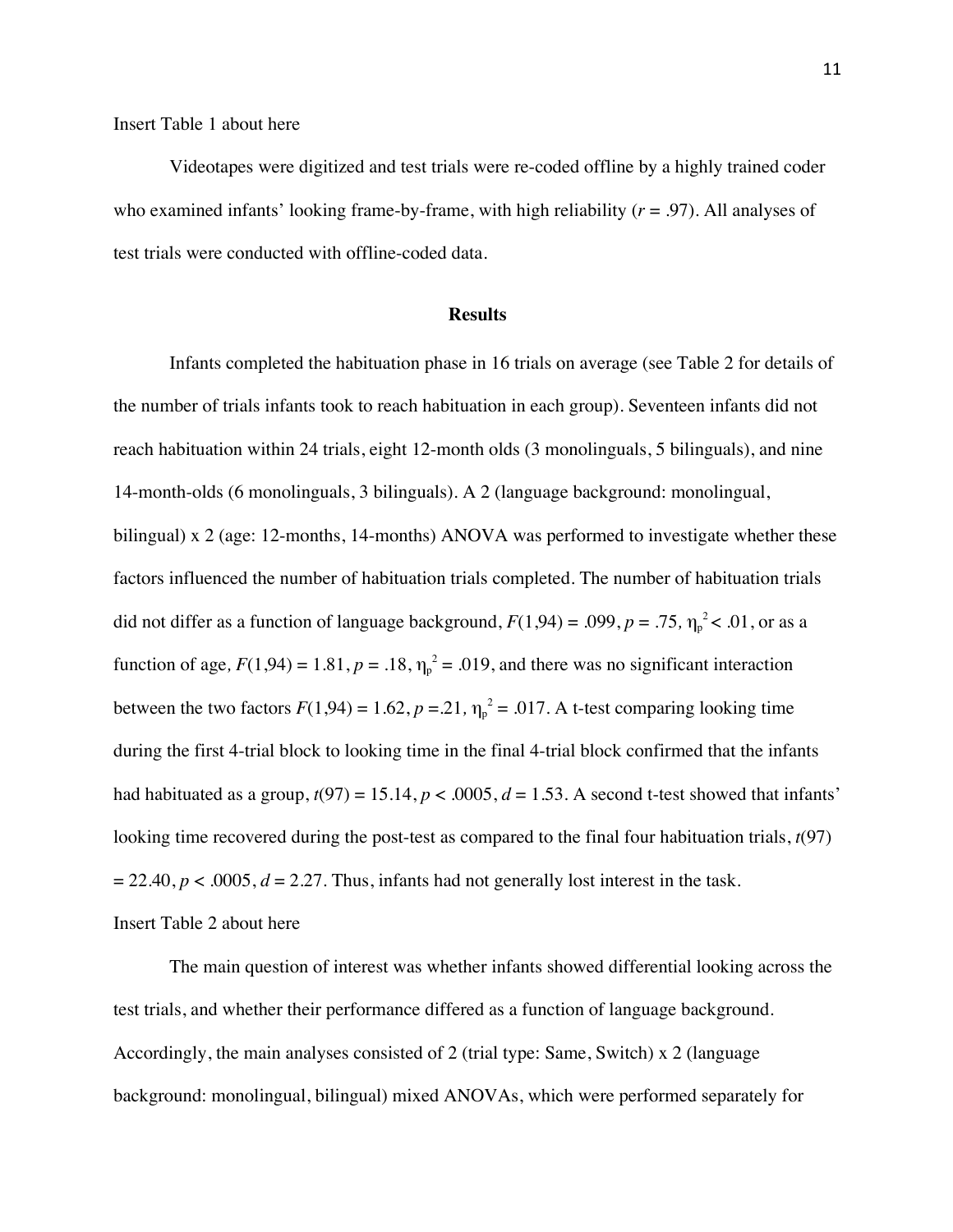each age group. Before proceeding, outliers were identified by calculating a difference score for each infant (looking during the Switch trial minus looking during the Same trial), and excluding infants whose scores were more than 2.5 standard deviations from the overall mean. Three outliers were excluded from further analyses: one 14-month monolingual, one 14-month bilingual, and one 12-month bilingual. Gender, socio-economic status, test trial order, and whether infants reached the 65% habituation criterion were not included as factors, as preliminary analyses showed no significant effects.

Amongst 12-month-olds, there was no significant effect of trial type,  $F(1, 46) = .024$ ,  $p =$ .88,  $\eta_p^2$  < .01. This showed that 12-month-old infants displayed similar looking during Same and Switch test trials. Further, trial type did not interact with language background, *F*(1, 46) = .068, *p*  = .80,  $\eta_p^2$  < .01, indicating equivalent performance for monolinguals and bilinguals. However, there was a marginally significant main effect of language background,  $F(1,46) = 3.19$ ,  $p = .081$ ,  $\eta_p^2$  = .065, reflecting that 12-month-old bilinguals tended to look longer across both types of test trials than did monolinguals (see Table 2 and Figure 2 for means and standard deviations)*.*

Fourteen-month-olds looked significantly longer to the Switch than to the Same trial,  $F(1,45) = 6.38, p = .015, \eta_p^2 = .12$ . There was no significant main effect of language background,  $F(1,45) = .41$ ,  $p = .53$ ,  $\eta_p^2 < .01$ , nor interaction between trial type and language background,  $F(1,45) = .32$ ,  $p = .58$ ,  $\eta_p^2 < .01$ . Indeed, a similar pattern of looking was demonstrated by monolinguals and bilinguals (see Table 2 and Figure 2 for means and standard deviations). One-tailed paired-samples t-tests on the 14-month-olds' data confirmed that both bilinguals,  $t(22) = 1.81$ ,  $p = .042$ ,  $d = .38$ , and monolinguals,  $t(23) = 1.82$ ,  $p = .041$ ,  $d = .37$ , looked significantly longer to the Switch trial than to the Same trial. Insert Figure 2 about here.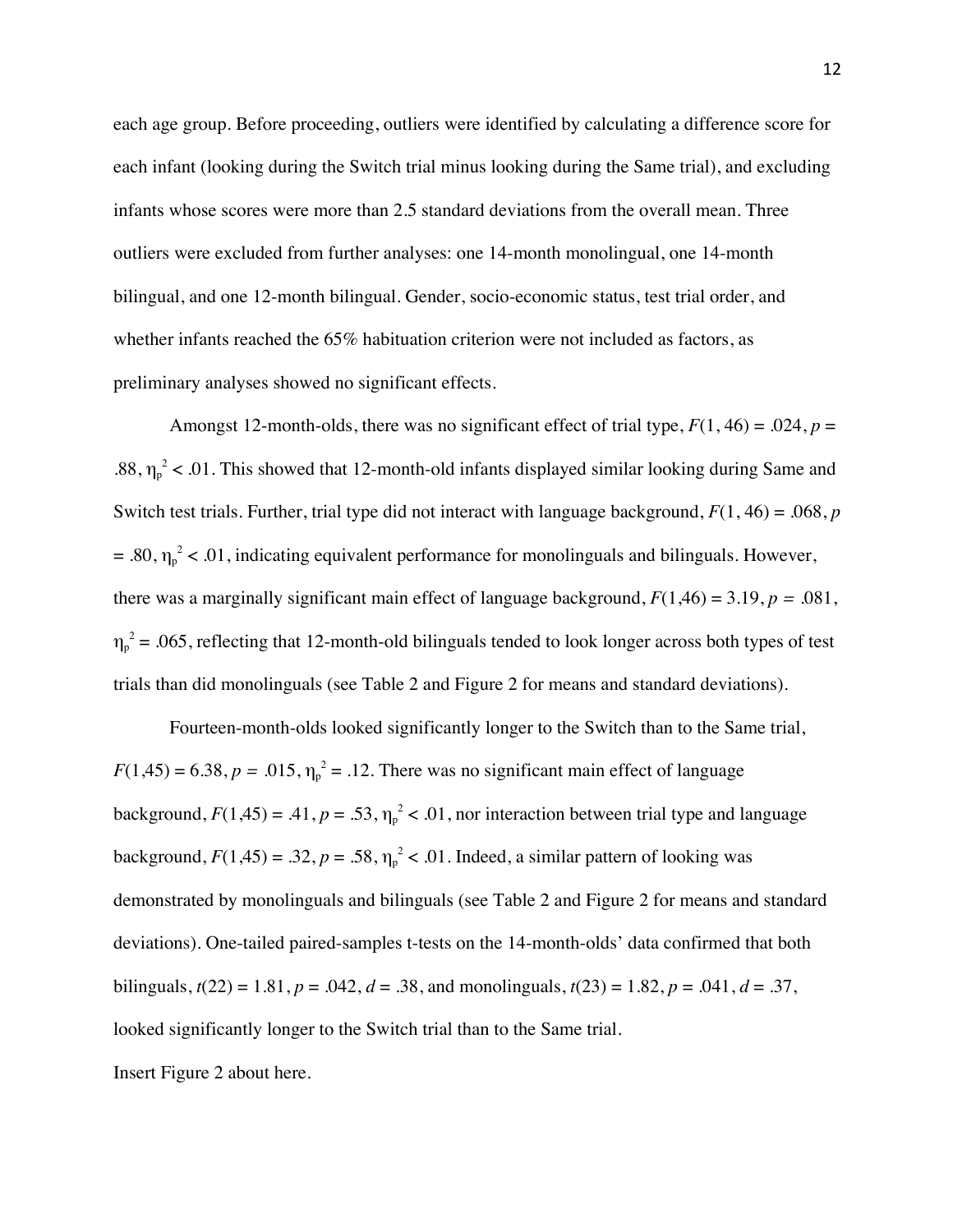Follow-up analyses were performed to examine whether the success of the 14-month-old bilinguals might be carried by those infants with the most exposure to English, given that English stimuli were used. Performance was gauged using a difference score of infants' looking to the Switch trial minus their looking to the Same trial, such that a higher score indicated better performance. No significant correlation was found between performance and infants' percent exposure to English,  $r(21) = .14$ ,  $p = .53$ . Similarly, an analysis based on dominance showed that infants who heard English 50% of the time or more (*n =* 8) did not perform differently from those who heard English less than 50% of the time  $(n = 15)$ ,  $t(21) = .142$ ,  $p = .89$ ,  $d = .065$ .

## **Discussion**

The current study investigated monolinguals' and bilinguals' ability to associate a novel word with a novel object at 12 and 14 months. At 12-months-of-age, neither monolingual nor bilingual infants were successful in associating two English nonce words with two different objects. Each group showed equal interest at test in a familiar word-object pairing as in a novel pairing. This finding differs from two recent reports of successful performance by 12-month-olds in the same task using different auditory stimuli (Curtin, 2011; MacKenzie et al., 2011). At the same time, the current failure of 12-month-olds in this task replicates earlier work that used the same auditory stimuli (Werker et al., 1998). Previous work has shown that laboratory-based word learning in 12-month-olds is fragile (Hennon, Chung, & Brown, 2000; Hollich et al., 2000), and thus it is not surprising that small differences in stimuli and procedure across studies could influence infants' word learning success. For example, 12-month-olds' previous successes in associative word learning tasks could be traced to the use of multisyllabic stimuli (Curtin, 2011), or the specific phonetic characteristics of the auditory stimuli, such as the use of salient bursts (i.e. stop consonants; MacKenzie et al., 2011). Future research will be needed to more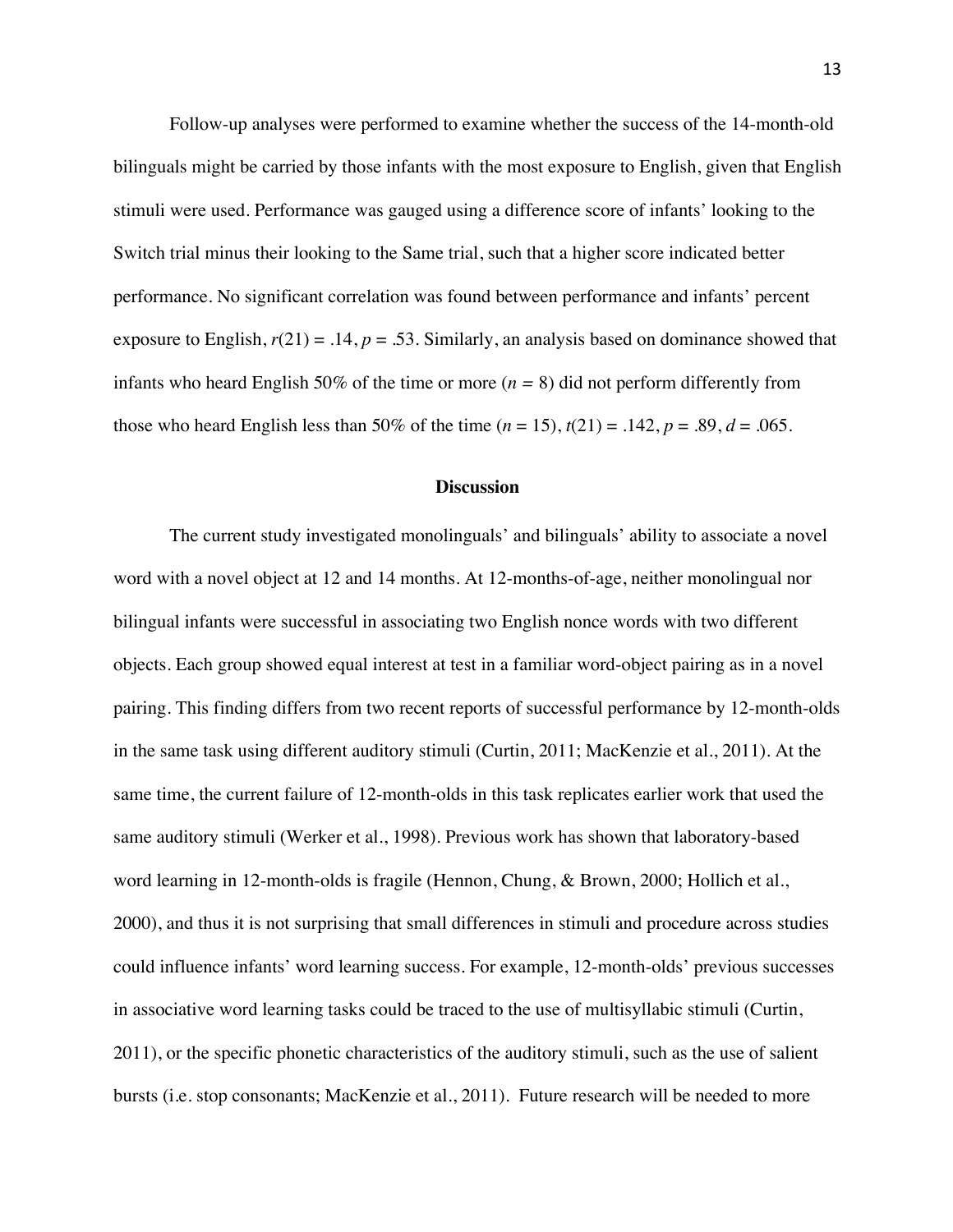precisely explore the conditions under which 12-month-olds succeed and fail in basic associative word learning tasks. Nonetheless, our results demonstrate that 12-month-old monolinguals and bilinguals showed similar failure to learn the words in the current task.

Our key finding was that, like their monolingual peers, 14-month-old bilinguals learned the two word-object pairings, demonstrated by longer looking to the Switch trial over the Same trial. This replicates previous results showing that monolinguals can succeed at the Switch task by 14 months (Werker et al., 1998). These results show that bilingualism neither impedes nor facilitates the development of associative word learning, and thus they support the theoretical position that the basic mechanisms that enable language acquisition develop on a similar timetable for monolinguals and bilinguals (Curtin et al., 2011; Werker et al., 2009). Like monolinguals, 14-month-old bilinguals wield associative word learning as a tool in their cognitive repertoire, contributing to acquisition of their languages without delay. This finding helps explain the observation that bilinguals have receptive (Thordardottir, Rothenberg, Rivard, & Naves, 2006) and expressive (Junker & Stockman, 2002; Pearson et al., 1993; but see Thordardottir et al., 2006) vocabularies that are of similar size or are larger than those of monolinguals when words from both languages are taken into account (see also Bialystok, Luk, Peets, & Yang, 2010, for a discussion of bilingual children's receptive vocabulary size in a single language).

Given our finding that monolinguals and bilinguals succeed at a basic associative wordlearning task from the same age, future studies can compare monolinguals and bilinguals on more complex word learning tasks, for example manipulating speaker accent (e.g. Schmale, Hollich, & Seidl, 2011), or phonemic context (e.g. Thiessen & Yee, 2010). Future work could also investigate variability in word learning amongst bilingual infants. For example, do variables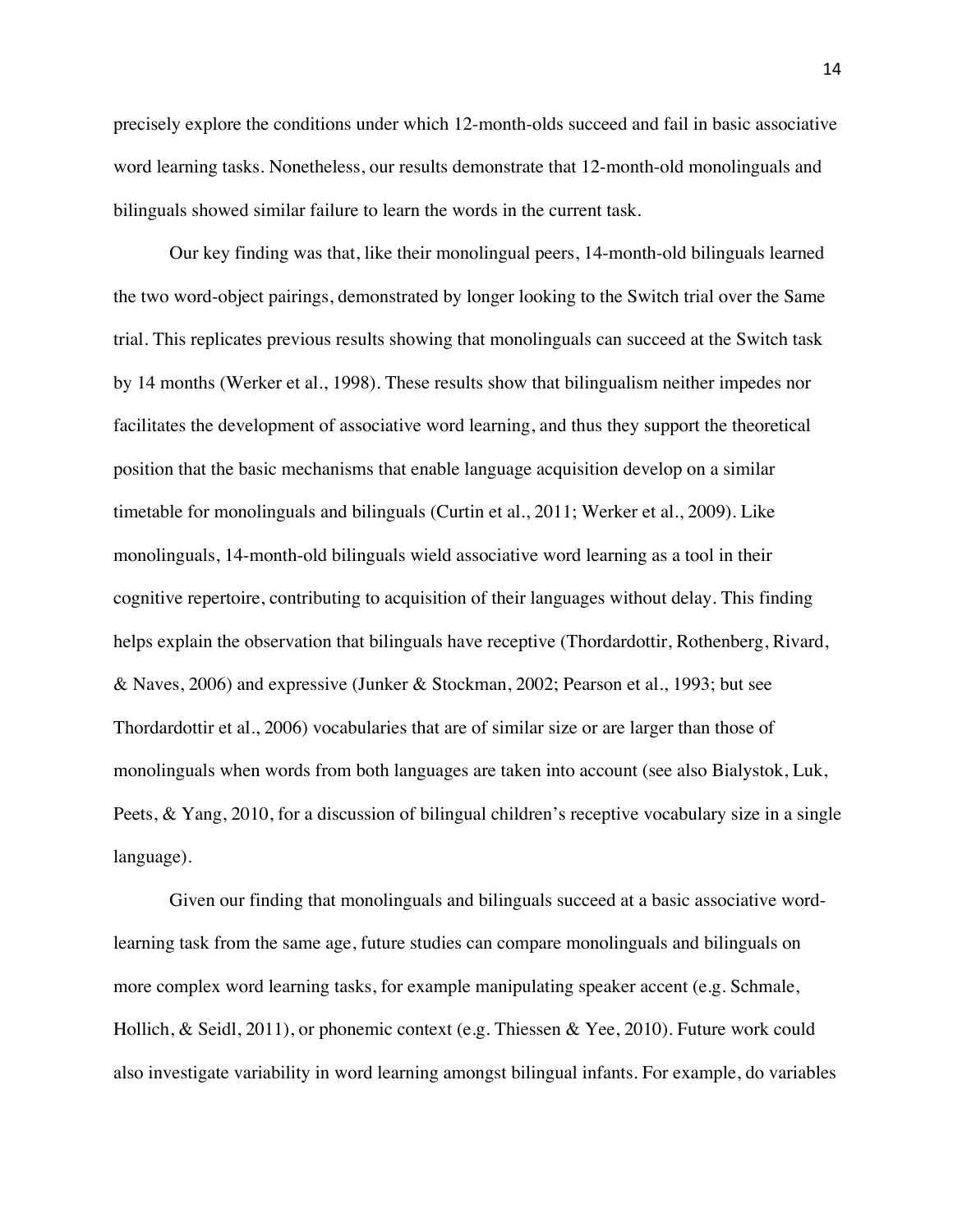such as whether infants' exposure is balanced versus unbalanced, the degree of similarity between the infants' two languages, and the contexts in which infants learn each of their languages affect how and when bilinguals apply their word learning skills? Finally, as discussed in the introduction, the Switch paradigm is a stripped-down word-object associative task that does not necessitate full referential word learning (Werker et al., 1998). Adding referential cues, such as a syntactic frame and the use of familiar naming phrases enhances monolinguals' performance in laboratory-based word learning tasks (Fennell & Waxman, 2010). Thus it might be that an increase in the referential nature of the task would amplify any potential differences between bilinguals and monolinguals, or further confirm the similarity of their basic word learning abilities.

More broadly considered, our results showing similar development of associative word learning amongst monolinguals and bilinguals adds to the consensus that at the macro level, the fact of growing up with more than one language does not alter the basic ability to acquire a vocabulary. Yet, as noted in the Introduction, the application of this fundamental ability does differ in monolingual and bilingual infants. When required to learn phonetically similar words, bilinguals face a different kind of challenge than do monolinguals because only bilinguals have to keep track of two different phonetic environments (Curtin et al., 2011; Fennell et al., 2007; Mattock et al., 2010). Thus it is not surprising that bilinguals face more difficulty in minimal pair associative word learning (Fennell et al., 2007) and in the detection of mispronunciations (Ramon-Casas, et al., 2009), unless stimuli closely match the normal phonetic environment (Mattock et al., 2010) or the language to be used is somehow specified in the task (Fennell  $\&$ Byers-Heinlein, 2011). Similarly, it is not surprising that toddlers who are acquiring multiple languages are more willing to accept a second basic-level label for an object than are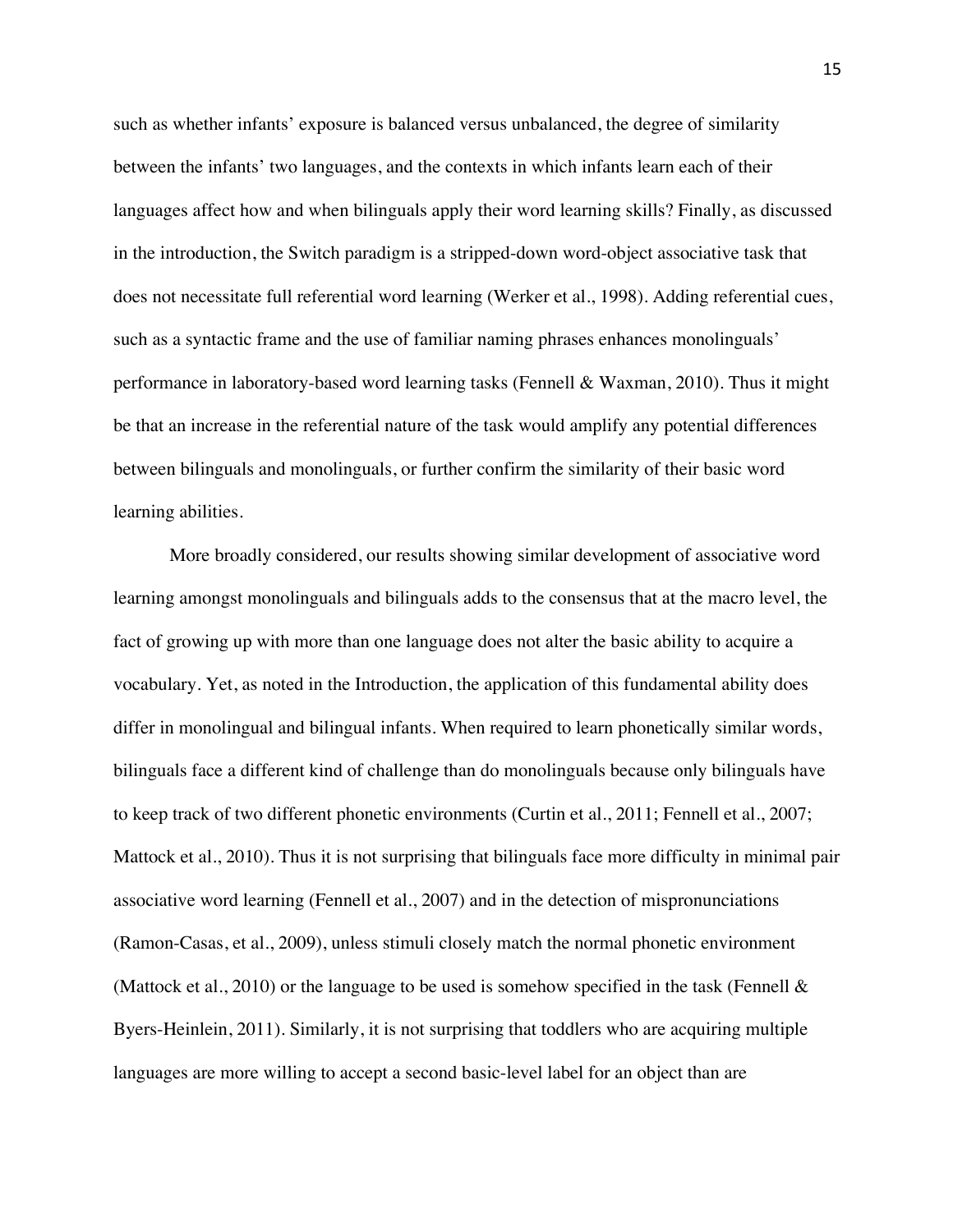monolingual infants (Byers-Heinlein & Werker, 2009; Houston-Price et al., 2010), as they have experience learning translation equivalents. Finally, it is revealing that even in the initial stages of language learning, bilingual infants utilize at least some unique brain systems in representing words in their dominant vs. non-dominant language (Conboy & Mills, 2006), and that they more rapidly recognize words in the dominant language (Marchman, Fernald, & Hurtado, 2009). These differences, in light of the similarities seen in the use of associative word learning, provide a far deeper and more nuanced understanding of bilingual acquisition. Basic language learning mechanisms are the same, but the application and consequences of those mechanisms in a dual language environment result in measureable differences.

Our results also help to clarify and contextualize the now multiply replicated finding that children growing up bilingual, even infants, show cognitive advantages in some tasks. Here again it is instructive to consider the tasks in which advantages are seen. To date, the most robust evidence of advantages is seen in those tasks that require keeping track of two sets of rules, or changing fluidly from one set of rules or one lexical entry to another – both of which can be seen to result from switching between two languages or inhibiting one language while using the other. Our results confirm that being bilingual does not, however, impact the basic skills that are required to first establish native language knowledge.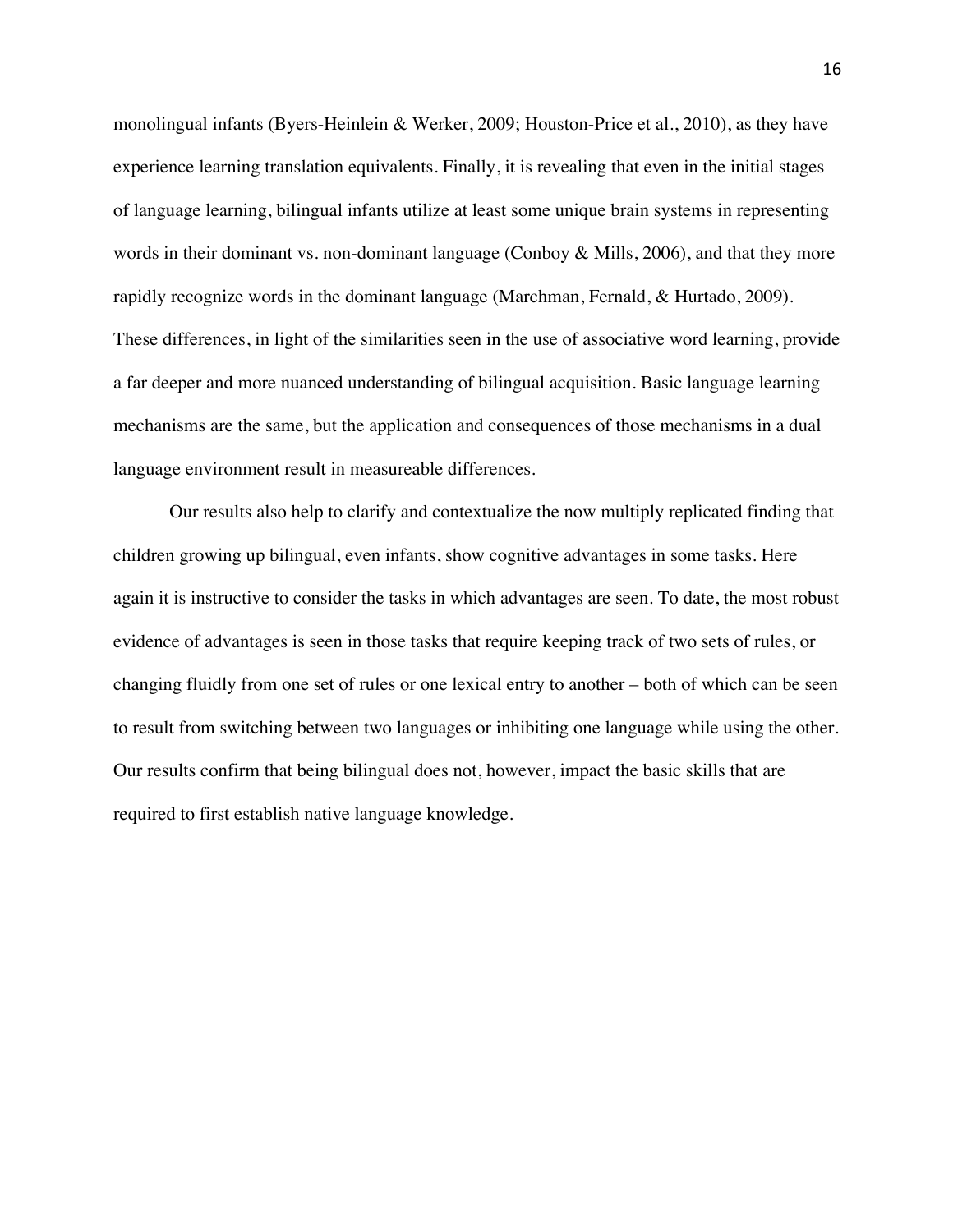#### **References**

- Barac, R., & Bialystok, E. (2011). Research timeline: Cognitive development of bilingual children. *Language Teaching, 44*(1)*,* 36-54. doi:10.1017/S0261444810000339
- BC Stats. (2007). *Neighborhood income and demographics BC by postal code.* Retrieved from http://www.bcstats.gov.bc.ca/data/dd/income.asp
- Bialystok, E., & Craik, F.I.M. (2010). Cognitive and linguistic processing in the bilingual mind. *Current Directions in Psychological Science, 19*(1)*,* 19-23*.* doi: 10.1177/0963721409358571
- Bialystok, E., Luk, G., Peets, K.F., & Yang, S. (2010). Receptive vocabulary differences in monolingual and bilingual children*. Bilingualism: Language and Cognition, 13*(4), 525-531. doi: 10.1017/S136672890999042
- Booth, A. E., & Waxman, S. R. (2003). Bringing theories of word learning in line with the evidence. *Cognition, 87*(3), 215-218. doi:10.1016/S0010-0277(02)00237-8
- Bosch, L., & Sebastián-Gallés, N. (2001). Evidence of early language discrimination abilities in infant from bilingual environments. *Infancy 2*(1), 29-49. doi: 10.1207/S15327078IN0201\_3
- Bosch, L., & Sebastián-Gallés, N. (1997). Native-language recognition abilities in 4-month-old infants from monolingual and bilingual environments. *Cognition, 65*(1), 33-69. doi: 10.1016/S0010-0277(97)00040-1
- Byers-Heinlein, K., Burns, T.F., & Werker, J.F. (2010). The roots of bilingualism in newborns. *Psychological Science, 21*, 343-348. doi: 10.1177/0956797609360758
- Byers-Heinlein, K., & Werker, J. F. (2009). Monolingual, bilingual, trilingual: Infants' language experience influences the development of a word learning heuristic. *Developmental Science,* 12(5), 815-823. doi:10.1111/j.1467-7687.2009.00902.x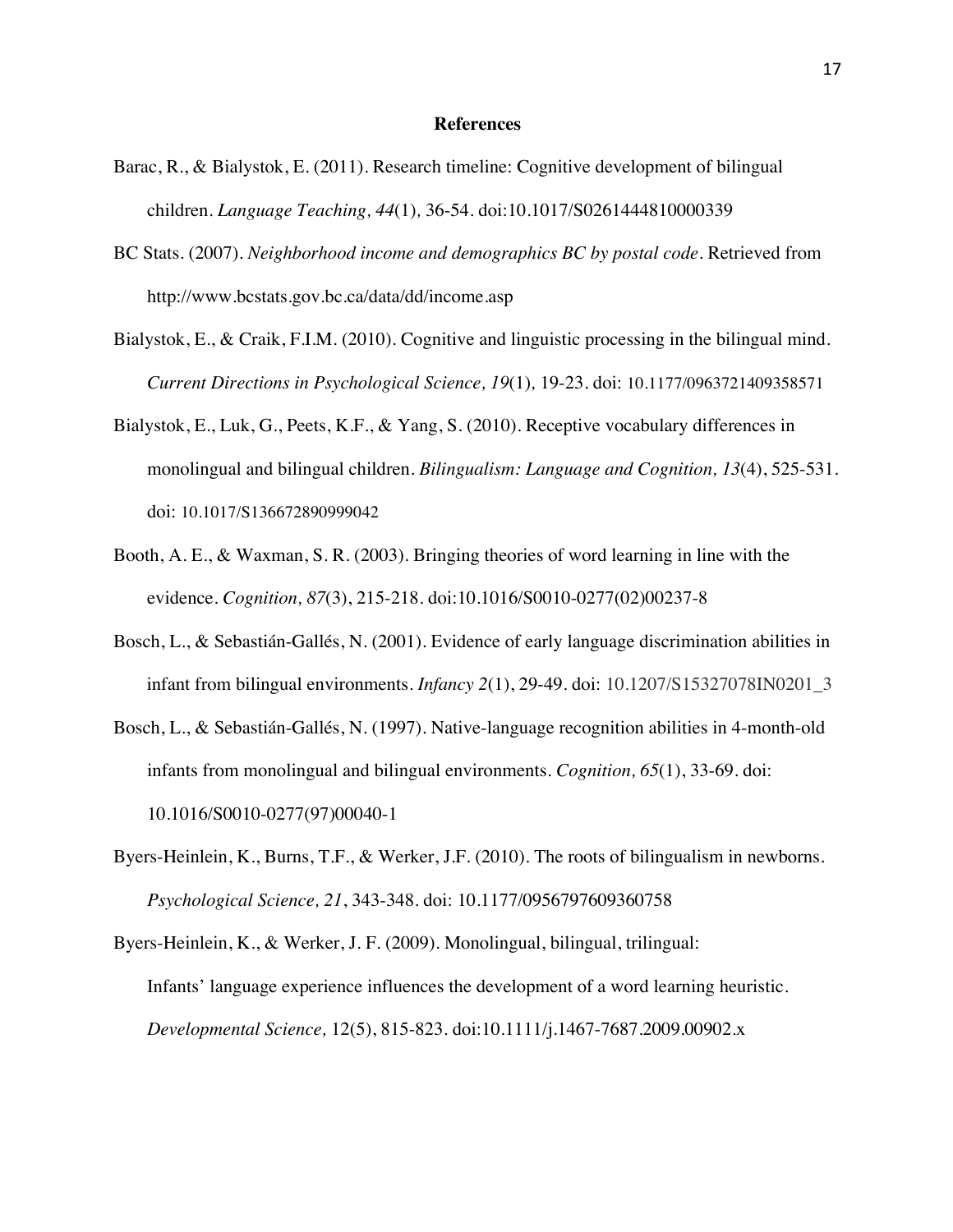- Cohen, L. B., Atkinson, D., & Chaput, H. (2000). *Habit 2000: A new program for testing infant perception and cognition.*
- Conboy, B. T., & Mills, D. L. (2006). Two languages, one developing brain: Event-related potentials to words in bilingual toddlers. *Developmental Science, 9*(1), F1-F12. doi: 10.1111/j.1467-7687.2005.00453.x
- Curtin, S. (2011). Do newly formed word representations encode non-criterial information? *Journal of Child Language.* Advance online publication. doi: 10.1017/S0305000910000097
- Curtin, S., Byers-Heinlein, K., & Werker, J.F. (2011). Bilingual beginnings as a lens for theory development: PRIMIR in focus. *Journal of Phonetics.* Available online doi:10.1016/j.wocn.2010.12.002
- Davidson, D., Jergovic, D., Imami, Z., & Theodos, V. (1997). Monolingual and bilingual children's use of the mutual exclusivity constraint. *Journal of Child Language, 24*(1), 3-24. doi:10.1017/S0305000996002917
- Davidson, D., & Tell, D. (2005). Monolingual and bilingual children's use of mutual exclusivity in the naming of whole objects. *Journal of Experimental Child Psychology, 92*(1), 25-45. doi: 10.1016/j.jecp.2005.03.007
- De Houwer, A., Bornstein, M. H., & De Coster, S. (2006). Early understanding of two words for the same thing: A CDI study of lexical comprehension in infant bilinguals. *International Journal of Bilingualism, 10*(3), 331-347. doi: 10.1177/13670069060100030401
- Fennell, C.T., & Byers-Heinlein, K. (2011, June). *Sentential context improves bilingual infants' use of phonetic detail in novel words*. Poster presented at the 8th International Symposium on Bilingualism, Oslo, Norway.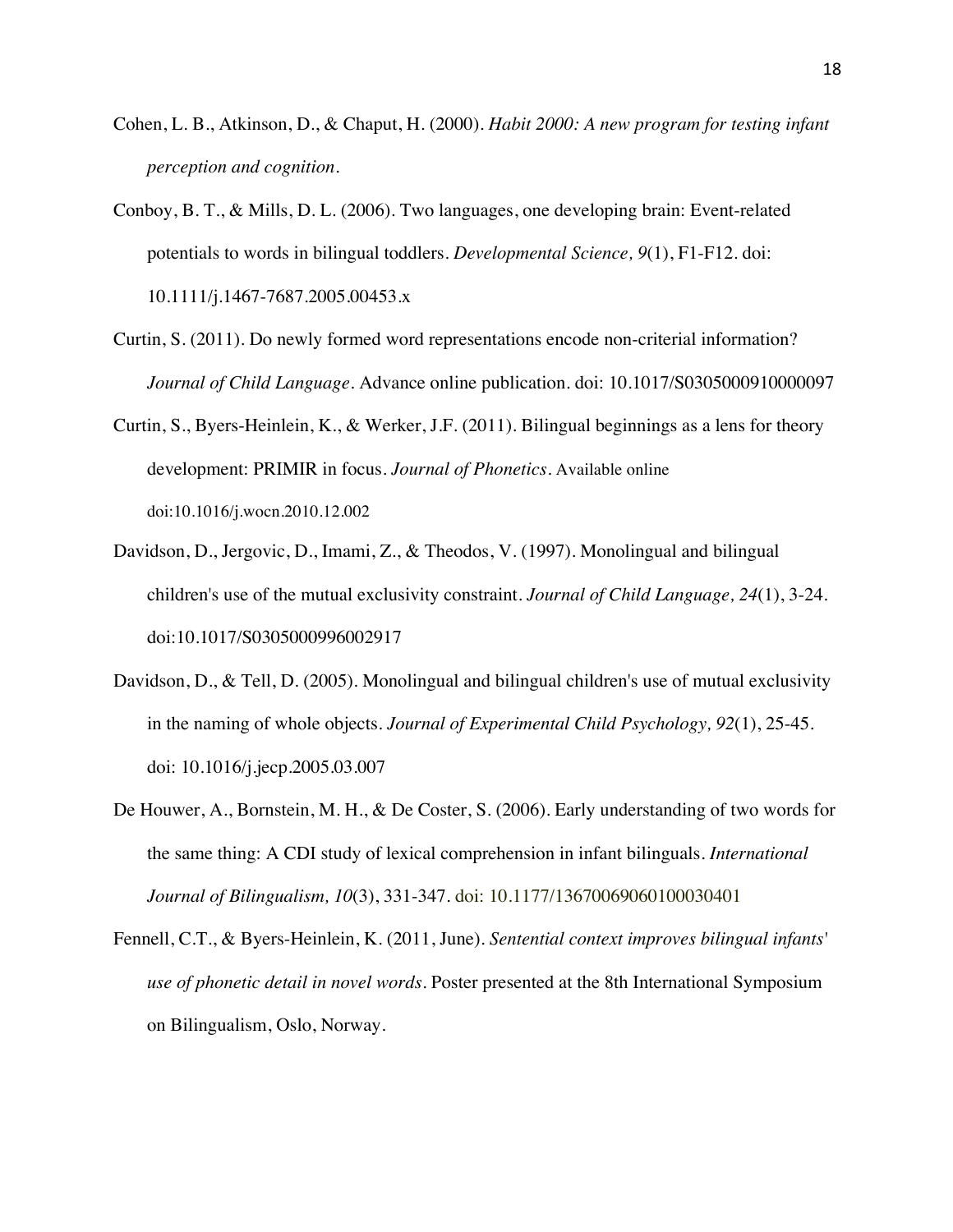- Fennell, C. T., Byers-Heinlein, K., & Werker, J. F. (2007). Using speech sounds to guide word learning: The case of bilingual infants. *Child Development, 78*(5), 1510-1525. doi:10.1111/j.1467-8624.2007.01080.x
- Frank, I., & Poulin-Dubois, D. (2002). Young monolingual and bilingual children's responses to violation of the mutual exclusivity principle. *International Journal of Bilingualism, 6*(2), 125-146. doi: 10.1177/13670069020060020201
- Golinkoff, R. M., & Hirsh-Pasek, K. (2006). Baby wordsmith: From associationist to social sophisticate. *Current Directions in Psychological Science, 15*(1), 30-33. doi:10.1111/j.0963- 7214.2006.00401.x
- Hennon, E., Chung, H.L., & Brown, E. (2000). What does it take for 12-month-olds to learn a word? *Monographs of the Society for Research in Child Development, 65*(3), 62-84.
- Hoff, E., Core, C., Place, S., Rumiche, R., Señor, M., & Parra, M. (2011). Dual language exposure and early bilingual development. *Journal of Child Language.* Advance online publication. doi: 10.1017/S0305000910000759
- Hollich, G., Hirsh-Pasek, K., Golinkoff, R. M., Brand, R. J., Brown, E., Chung, H. L., et al. (2000). Breaking the language barrier: An emergentist coalition model for the origins of word learning. *Monographs of the Society for Research in Child Development, 65*(3), 1-123.
- Holowka, S., Brosseau-Lapré, F., & Petitto, L. A. (2002). Semantic and conceptual knowledge underlying bilingual babies' first signs and words. *Language Learning, 52*(2), 205-262. doi:10.1111/0023-8333.00184
- Houston-Price, C., Caloghiris, Z., & Raviglione, E. (2010). Language experience shapes the development of the mutual exclusivity bias*. Infancy 15*(2), 125-150. doi: 10.1111/j.1532- 7078.2009.00009.x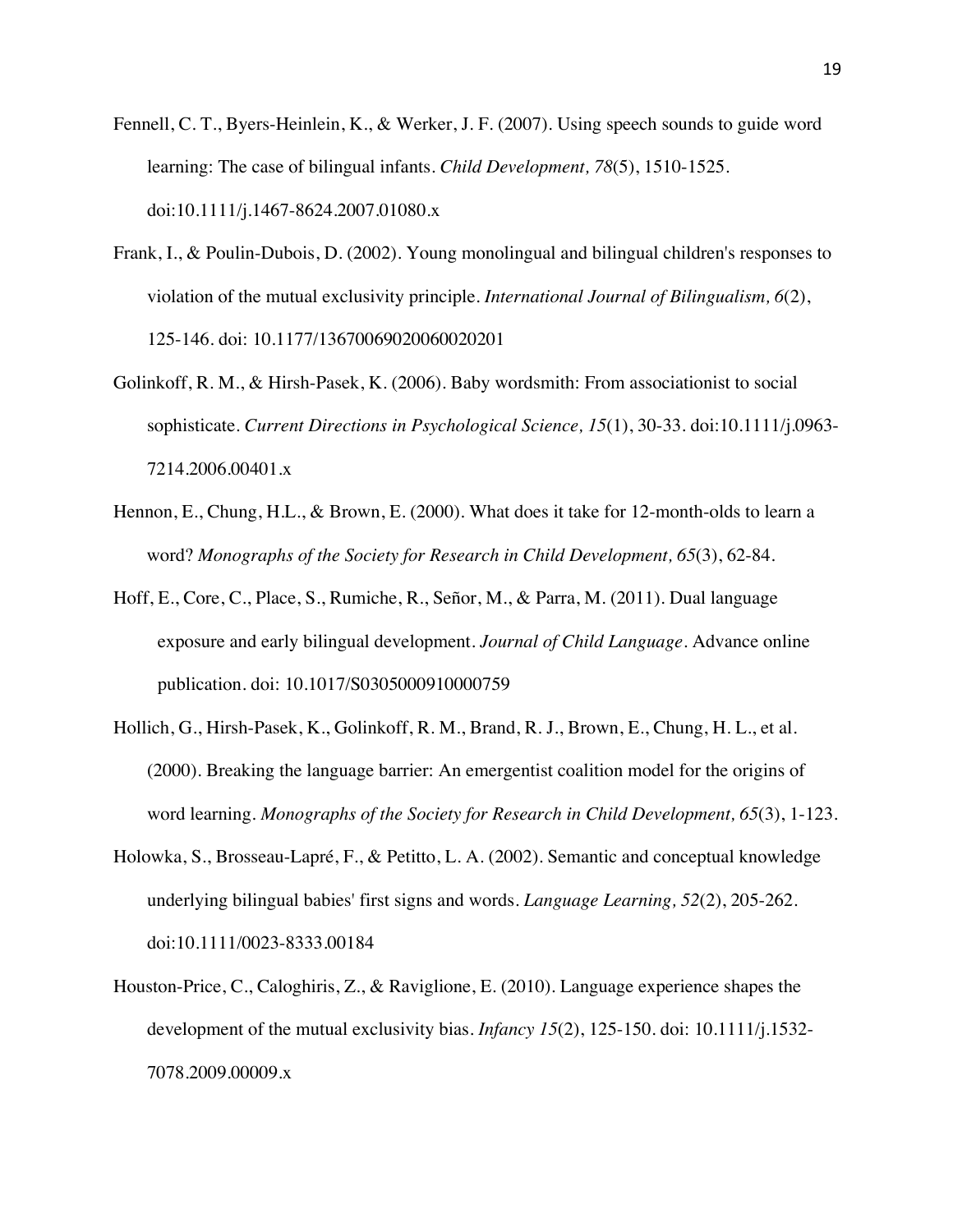- Junker, D. A., & Stockman, I. J. (2002). Expressive vocabulary of German-English bilingual toddlers. *American Journal of Speech-Language Pathology, 11*(4), 381-394. doi:10.1044/1058-0360(2002/042)
- Kovács, A. M., & Mehler, J. (2009a). Flexible learning of multiple speech structures in bilingual infants. *Science, 325*(5940), 611-612. doi: 10.1126/science.1173947

Kovács, Á. M., & Mehler, J. (2009b). Cognitive gains in 7-month-old bilingual infants. *Proceedings of the National Academy of Sciences, 106*(16), 6556-6560. doi:10.1073/pnas.0811323106

- MacKenzie, H., Graham, S.A., & Curtin, S. (2011). Twelve-month-olds privilege words over other linguistic sounds in an associative learning task. Developmental Science. Advance online publication. doi: 10.1111/j.1467-7687.2010.00975.x
- Marchman, V. A., Fernald, A., & Hurtado, N. (2009). How vocabulary size in two languages relates to efficiency in spoken word recognition by young Spanish-English bilinguals. *Journal of Child Language*. 817-840. doi:10.1017/S0305000909990055
- Mattock, K., Polka, L., Rvachew, S., & Krehm, M. (2010). The first steps in word learning are easier when the shoes fit: Comparing monolingual and bilingual infants. *Developmental Science, 13*(1), 229-243. doi:10.1111/j.1467-7687.2009.00891.x
- Mayor, J., & Plunkett, K. (2010). A neuro-computational account of taxonomic responding and fast mapping in early word learning. *Psychological Review, 117*(1), 1-31. doi: 10.1037/a0018130
- Oviatt, S. L. (1980). The emerging ability to comprehend language: An experimental approach. *Child Development, 51*, 97-106. doi: 10.2307/1129595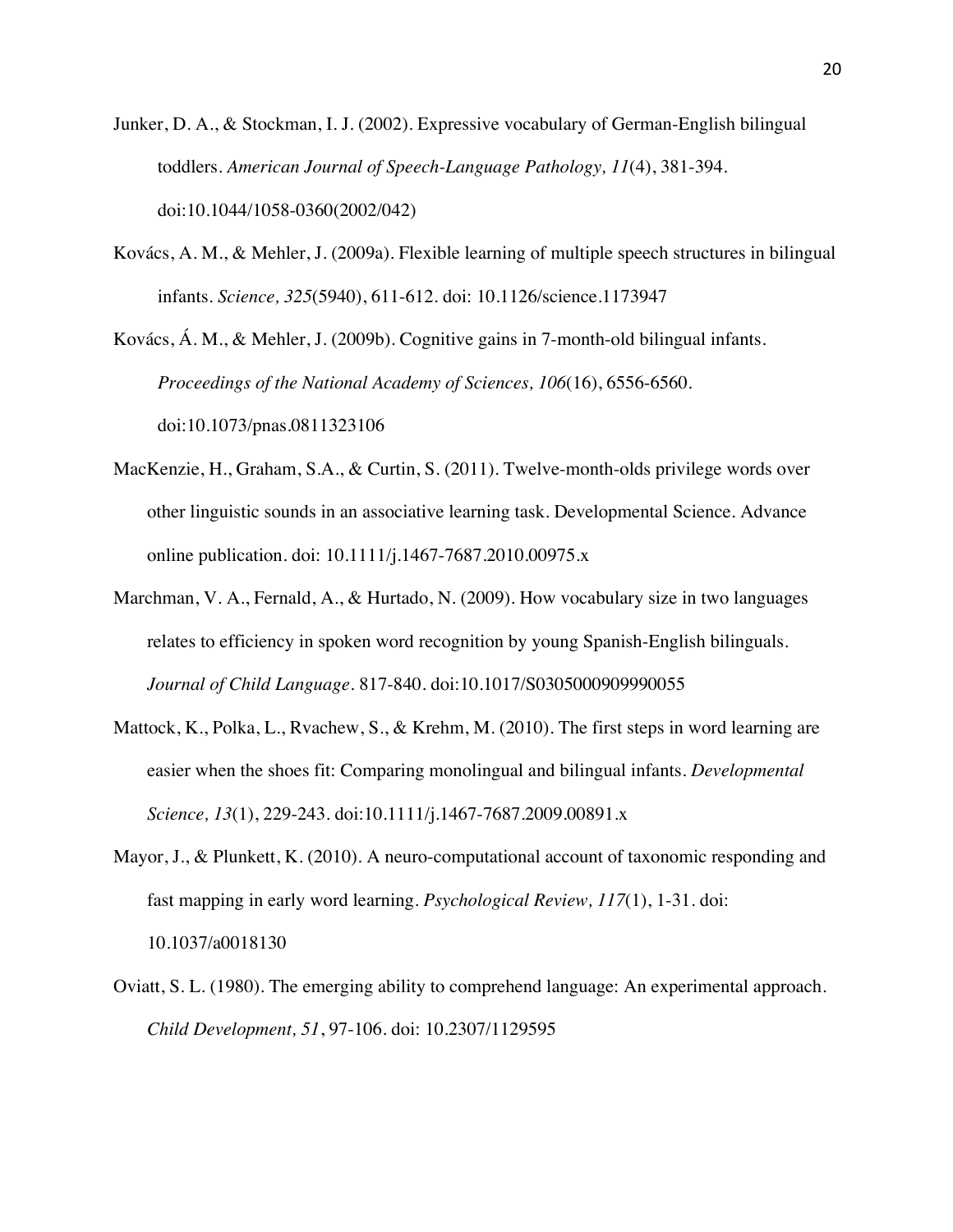- Pearson, B. Z., Fernández, S., Lewedeg, V., & Oller, D. K. (1997). The relation of input factors to lexical learning by bilingual infants. *Applied Psycholinguistics, 18*(1), 41-58. doi: 10.1017/S0142716400009863
- Pearson, B. Z., Fernández, S., & Oller, D. K. (1993). Lexical development in bilingual infants and toddlers: Comparison to monolingual norms. *Language Learning, 43*(1), 93-120. doi:10.1111/j.1467-1770.1993.tb00174.x
- Place, S. & Hoff, E. (2011). Properties of dual language exposure that influence two-year-olds' bilingual proficiency. *Child Development, 82,* 1834-1849. doi: 10.1111/j.1467- 8624.2011.01660.x
- Poulin-Dubois, D., Blaye, A., Coutya, J., & Bialystok, E. (2011). The effects of bilingualism on toddlers' executive functioning. *Journal of Experimental Child Psychology, 108*(3)*,* 567- 579. doi: 10.1016/j.jecp.2010.10.009
- Rakison, D. H., & Lupyan, G. (2008). Developing object concepts in infancy: An associative learning perspective. *Monographs of the Society for Research in Child Development, 73*(1), 1-110.
- Ramon-Casas, M., Swingley, D., Sebastián-Gallés, N., & Bosch, L. (2009). Vowel categorization during word recognition in bilingual toddlers. *Cognitive Psychology, 59*(1), 96-121. doi:10.1016/j.cogpsych.2009.02.002

Schmale, R., Hollich, G., & Seidle, A. (2011). Contending with foreign accent in early word learning. *Journal of Child Language.* Advance online publication. doi: 10.1017/S0305000910000619

Sebastián-Gallés, N. (2010). Bilingual language acquisition: Where does the difference lie. *Human Development, 53*(5), 245-255. doi: 10.1159/000321282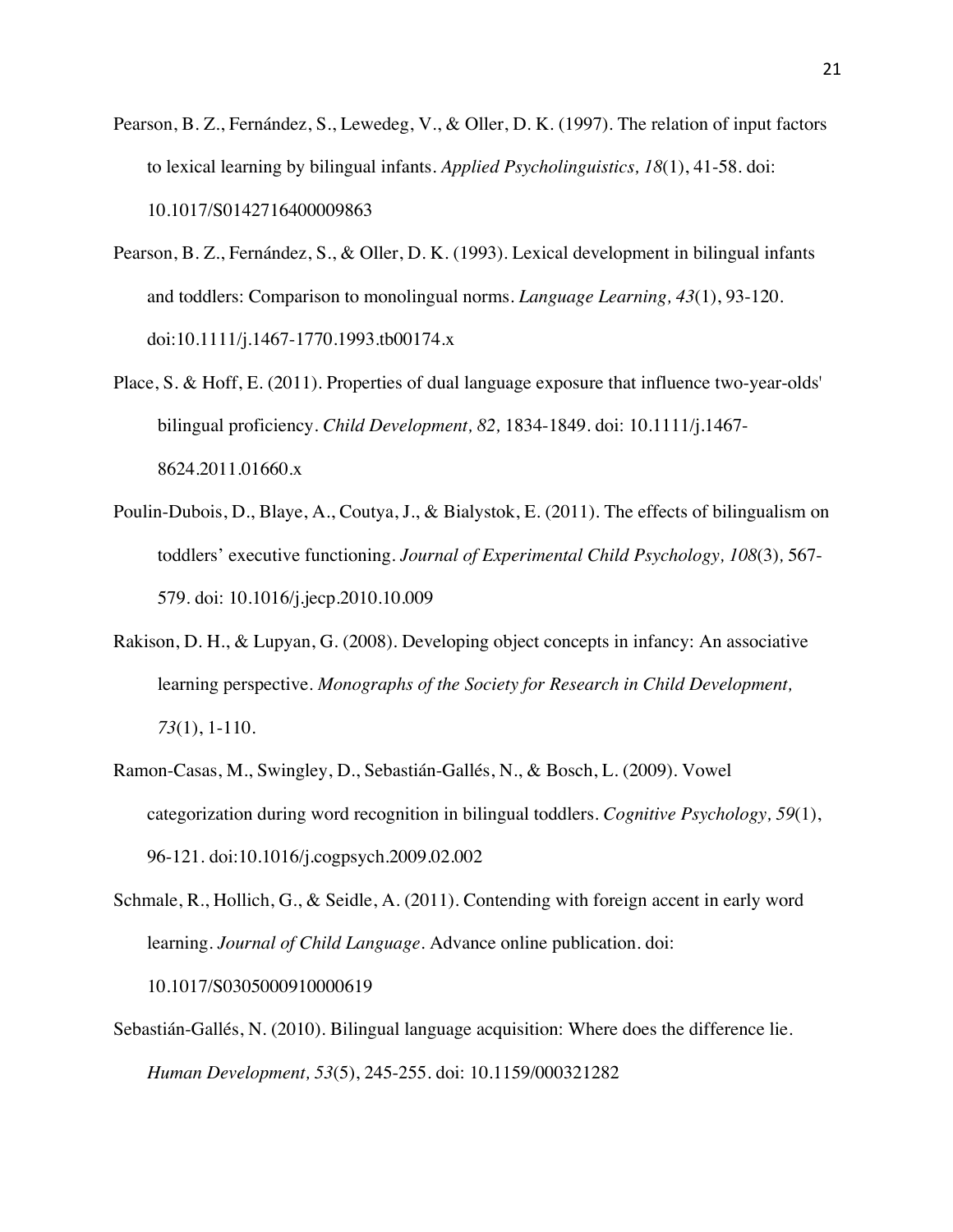- Sebastián-Gallés, N., Bosch, L., & Pons, F. (2008). Early bilingualism. In M. Haith, & J. Benson (Eds.), *Encyclopedia of infant and early childhood development* (pp. 172-182). San Diego: Academic Press.
- Smith, L. B., Jones, S. S., Landau, B., Gershkoff-Stowe, L., & Samuelson, L. (2002). Object name learning provides on-the-job training for attention. *Psychological Science, 13*(1), 13- 19. doi:10.1111/1467-9280.00403
- Smith, L. B., Jones, S. S., Yoshida, H., & Colunga, E. (2003). Whose DAM account? Attentional learning explains Booth and Waxman. *Cognition, 87*(3), 209-213. doi:10.1016/s0010- 0277(02)00236-6
- Stager, C. L., & Werker, J. F. (1997). Infants listen for more phonetic detail in speech perception than in word-learning tasks. *Nature, 388*(6640), 381-382. doi: 10.1038/41102
- Thiessen, E. D., & Yee, M. N. (2010). Dogs, bogs, labs, and lads: What phonemic generalizations indicate about the nature of children's early word-form representations. *Child Development, 81*(40), 1287-1302. doi: 10.1111/j.1467-8624.2010.01468.x
- Thordardottir, E., Rothenberg, A., Rivard, M.-E., & Naves. R. (2006). Bilingual assessment: Can overall proficiency be estimated from separate measurement of two languages? *Journal of Multilingual Communication Disorders, 4* (1),1-21. doi: 10.1080/14769670500215647
- Vihman, M. M., Thierry, G., Lum, J., Keren-Portnoy, T., & Martin, P. (2007). Onset of word form recognition in English, Welsh, and English-Welsh bilingual infants. *Applied Psycholinguistics 28*(3), 475-493. doi: 10.1017.S0142716407070269
- Waxman, S. R., & Gelman, S. A. (2009). Early word-learning entails reference, not merely associations. *Trends in Cognitive Sciences, 13*(6), 258-263. doi:10.1016/j.tics.2009.03.006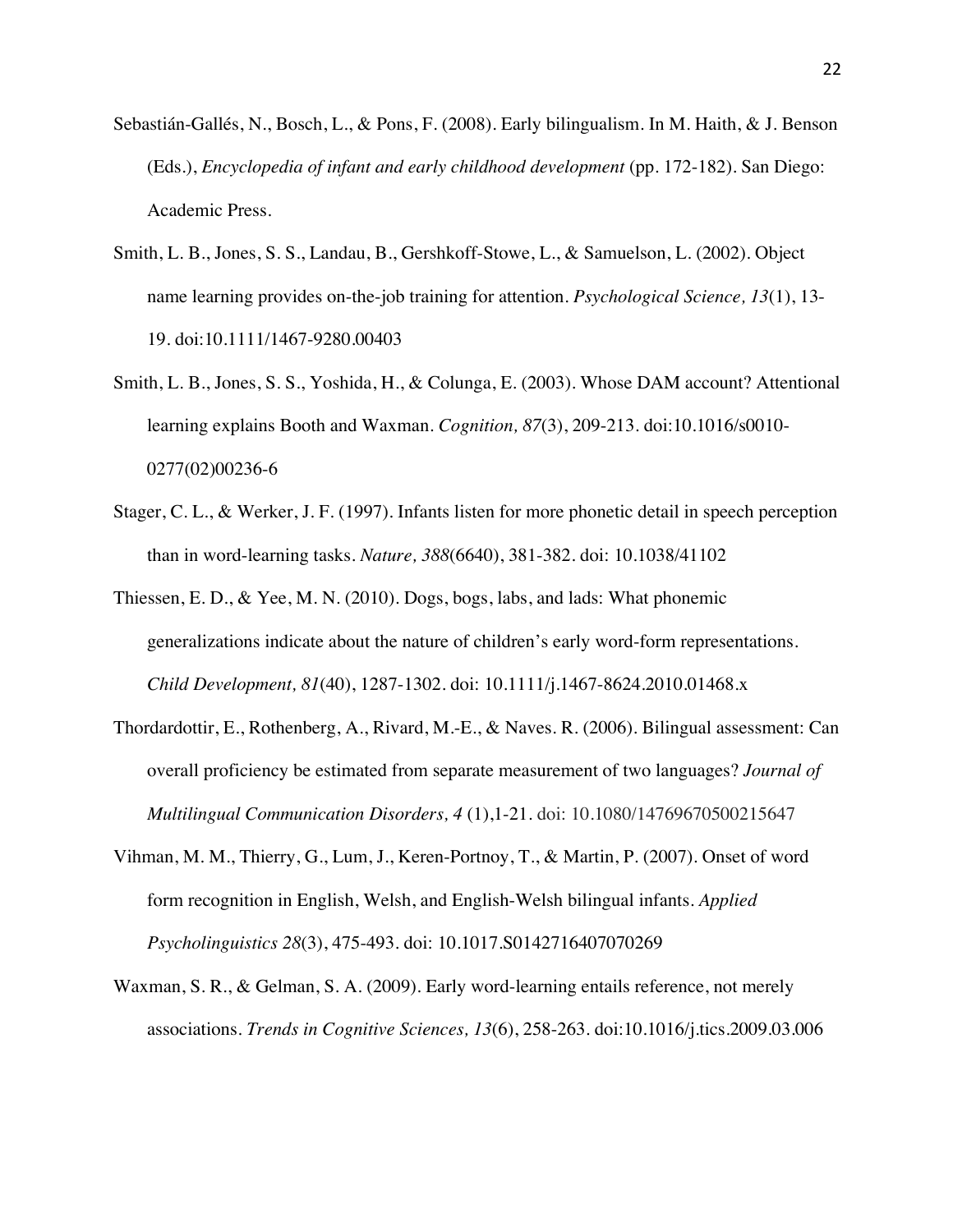- Weikum, W. M., Vouloumanos, A., Navarra, J., Soto-Faraco, S., Sebastián-Gallés, ,Núria, & Werker, J. F. (2007). Visual language discrimination in infancy. *Science, 316*(5828), 1159- 1159. doi:10.1126/science.1137686
- Werker, J. F. (2012). Perceptual foundations of bilingual acquisition in infancy. Annals of the New York Academy of Sciences, *1251*, 50–61. doi: 10.1111/j.1749-6632.2012.06484.x

Werker, J. F., & Byers-Heinlein, K. (2008). Bilingualism in infancy: First steps in perception and comprehension. *Trends in Cognitive Sciences, 12*(4), 144-151. doi:10.1016/j.tics.2008.01.008

- Werker, J. F., Byers-Heinlein, K., & Fennell, C. T. (2009). Bilingual beginnings to learning words. *Philosophical Transactions of the Royal Society B, 364*(1536), 3649-3663. doi:10.1098/rstb.2009.0105
- Werker, J. F., Cohen, L. B., Lloyd, V. L., Casasola, M., & Stager, C. L. (1998). Acquisition of word-object associations by 14-month-old infants. *Developmental Psychology, 34*(6), 1289- 1309. doi:10.1037/0012-1649.34.6.1289
- Werker, J. F., Fennell, C. T., Corcoran, K., & Stager, C. L. (2002). Infants' ability to learn phonetically similar words: Effects of age and vocabulary size. *Infancy, 3*(1), 1-30. doi:10.1207/15250000252828226
- Woodward, A. L. (2004). Infants' use of action knowledge to get a grasp on words. In D. G. Hall, S. R. Waxman, D. G. Hall & S. R. Waxman (Eds.), *Weaving a lexicon.* (pp. 149-171). Cambridge, MA US: MIT Press.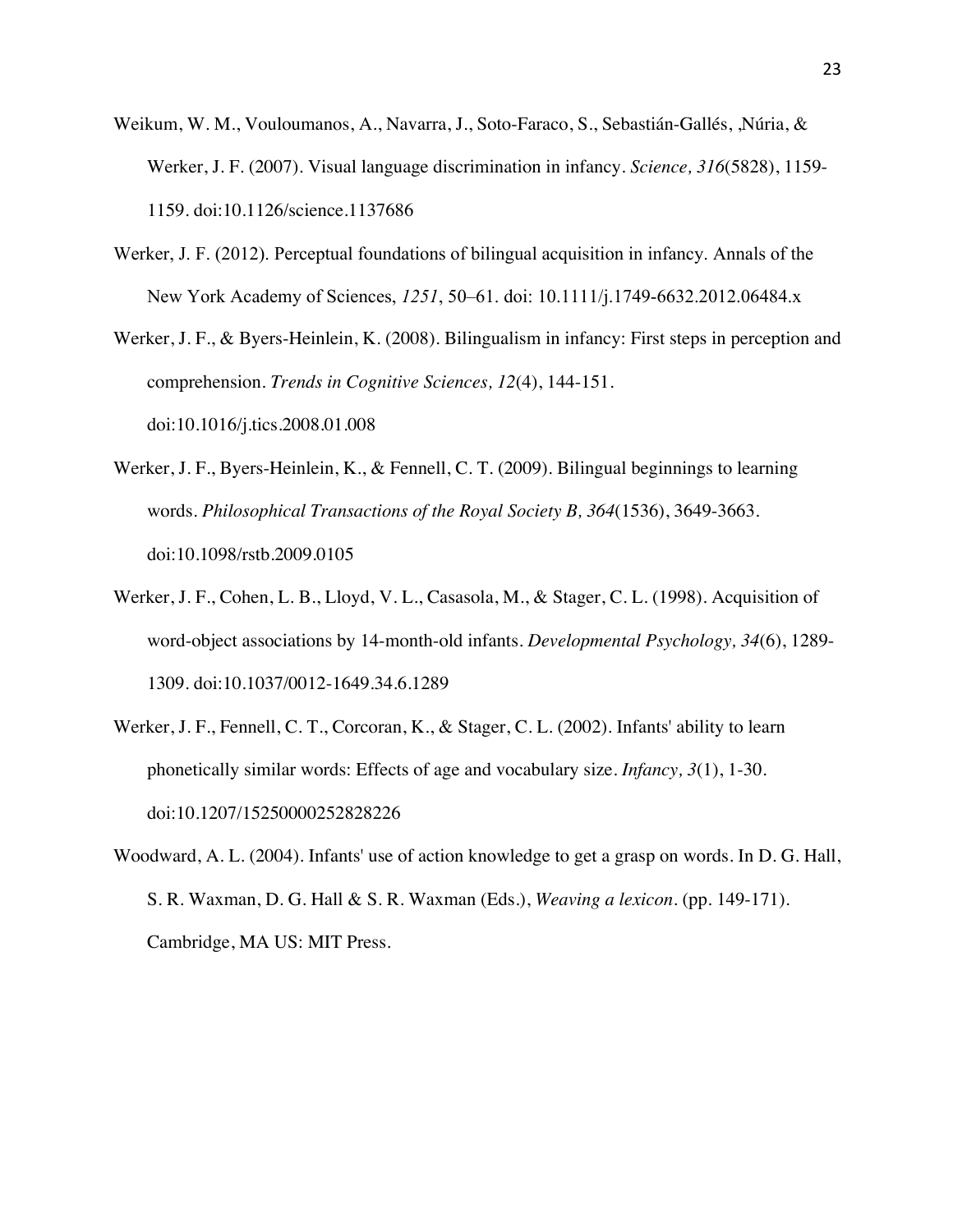# Table 1

Test trial orders. Test trial type is indicated in parentheses.

| Order          | 1 <sup>st</sup> test trial | $2nd$ test trial      |
|----------------|----------------------------|-----------------------|
|                | Poky-lif (Same)            | Molecule-lif (Switch) |
| $\overline{2}$ | Poky-neem (Switch)         | Molecule-neem (Same)  |
| 3              | Molecule-neem (Same)       | Poky-neem (Switch)    |
| 4              | Molecule-lif (Switch)      | Poky-lif (Same)       |
| 5              | Molecule-neem (Same)       | Molecule-lif (Switch) |
| 6              | Poky-neem (Switch)         | Poky-lif (Same)       |
| 7              | Poky-lif (Same)            | Poky-neem (Switch)    |
| 8              | Molecule-lif (Switch)      | Molecule-neem (Same)  |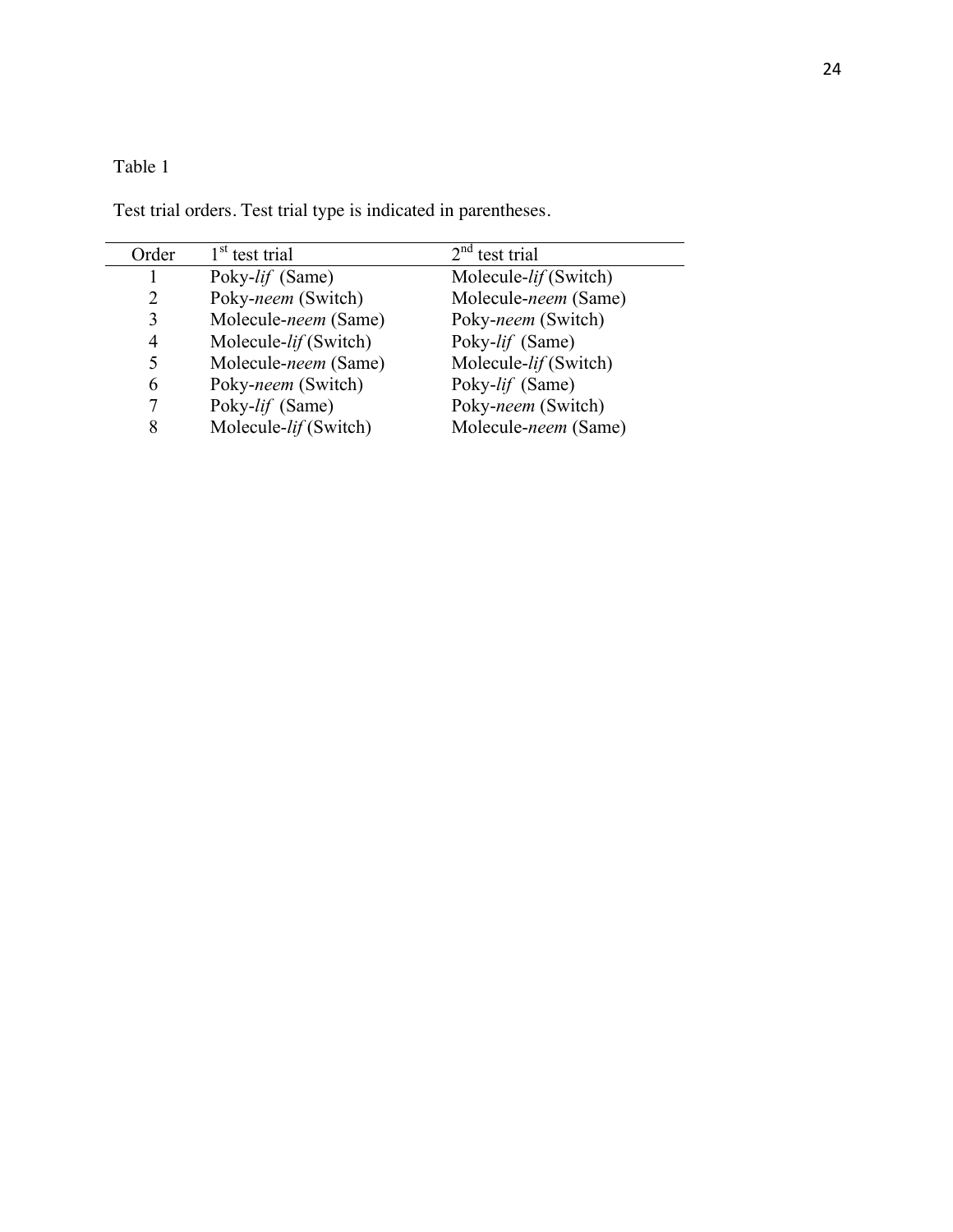## Table 2

Means and standard deviations for looking during test trials, and number of trials completed in the habituation phase as a function of language group and age.

|                                            | 12-month-olds |                   | 14-month-olds |  |                   |
|--------------------------------------------|---------------|-------------------|---------------|--|-------------------|
|                                            | Monolinguals  | <b>Bilinguals</b> | Monolinguals  |  | <b>Bilinguals</b> |
| Same trial                                 | 8.93 (4.27)   | 10.77(4.67)       | 10.11(5.25)   |  | 8.92 (4.97)       |
| Switch trial                               | 8.68(3.98)    | 10.83(4.64)       | 11.41(4.80)   |  | 10.96(4.76)       |
| # trials completed in<br>habituation phase | 14.2 $(4.8)$  | 15.74(6.6)        | 17.0(5.6)     |  | 16.4(5.9)         |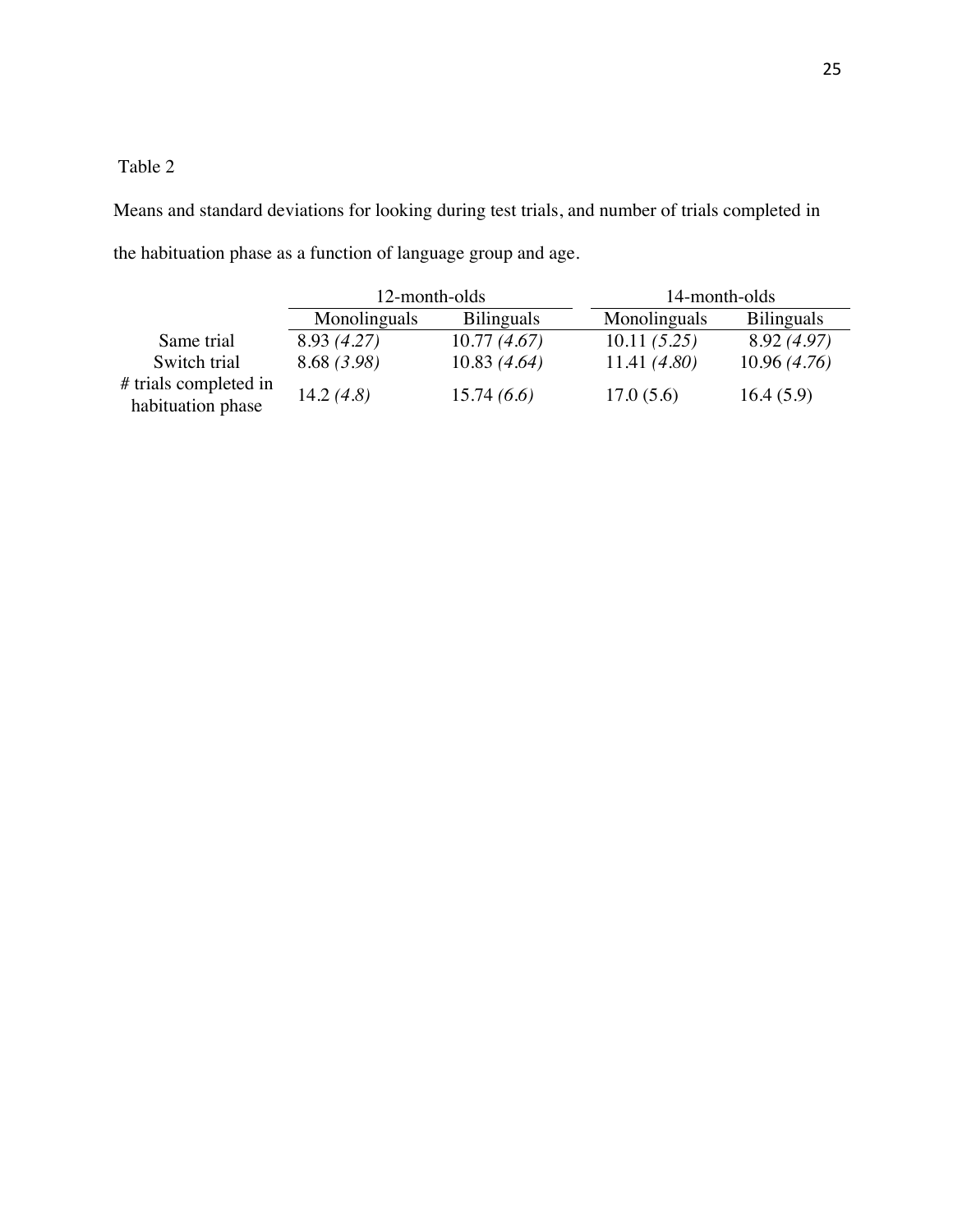

*Figure 1*. Objects used for visual stimuli. A) Crown-shaped object labeled *lif* B) Moleculeshaped object labeled *neem* C) Waterwheel object used for pretest and posttest labeled "pok".